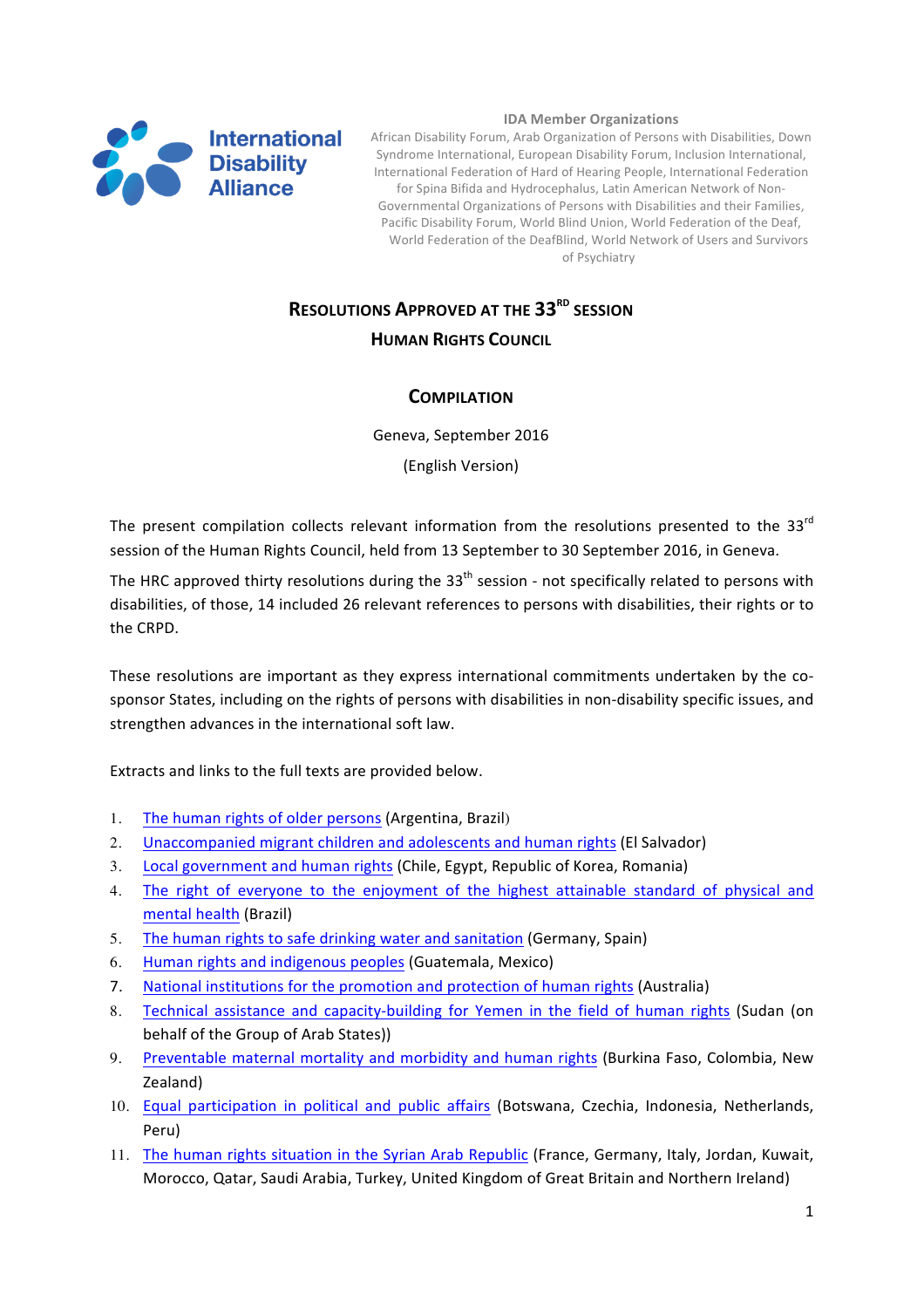- 12. Expert Mechanism on the Rights of Indigenous Peoples (Guatemala, Mexico)
- 13. Technical assistance and capacity-building to improve human rights in the Sudan (South Africa (on behalf of the Group of African States))
- 14. Technical assistance and capacity-building in the field of human rights in the Central African Republic (South Africa (on behalf of the Group of African States))
- 15. Enhancement of technical cooperation and capacity-building in the field of human rights (Brazil, Honduras, Indonesia, Morocco, Norway, Qatar, Singapore, Thailand, Turkey)
- 16. Technical assistance and capacity-building for human rights in the Democratic Republic of the Congo (South Africa (on behalf of the Group of African States))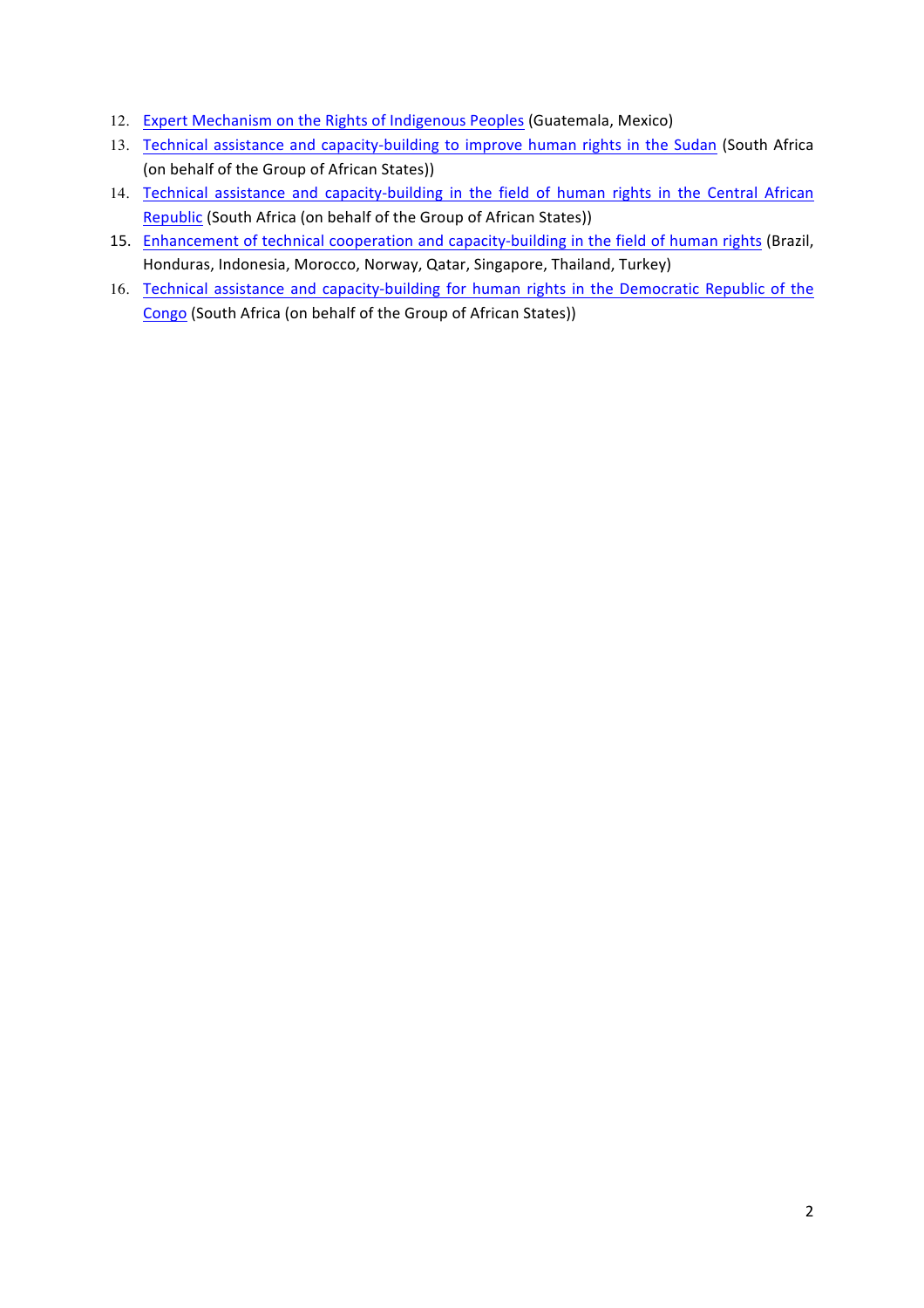## 1. **Resolution 33/5** The human rights of older persons

## *Abstract*

The resolution welcomes the work and the reports of the Independent Expert on the enjoyment of all human rights by older persons and of the Openended Working Group on Ageing, which is open to all States Members of the United Nations, for the purpose of strengthening the protection of the human rights of older persons. The resolution recognizes that older persons face a number of particular challenges in the enjoyment of their human rights that need to be addressed urgently, including in the areas of prevention of and protection against violence and abuse, social protection, food and housing, right to work, equality and non-discrimination, access to justice, education, training, health support, long-term and palliative care, lifelong learning, participation and accessibility.

## *Extracts*

Guided also by the Universal Declaration of Human Rights, the International Covenant on Economic, Social and Cultural Rights, the International Covenant on Civil and Political Rights, the Convention on the Elimination of All Forms of Discrimination against Women, the **Convention on the Rights of Persons with Disabilities** and other relevant human rights instruments, (PP2)

Concerned at the multiple forms of discrimination that may affect older persons and at the high incidence of poverty and isolation among this particularly vulnerable group, especially older women, **persons with disabilities**, persons of African descent, individuals belonging to indigenous peoples, persons belonging to national or ethnic, religious and linguistic minorities, rural persons, persons living on the streets, migrants and refugees, among other groups, (PP13)

Decides to extend the mandate of the Independent Expert on the enjoyment of all human rights by older persons for a period of three years: To integrate a gender and **disability perspective** throughout the work of the mandate, and to address multiple, intersecting and aggravated forms of discrimination faced by older persons; (OP6 (h))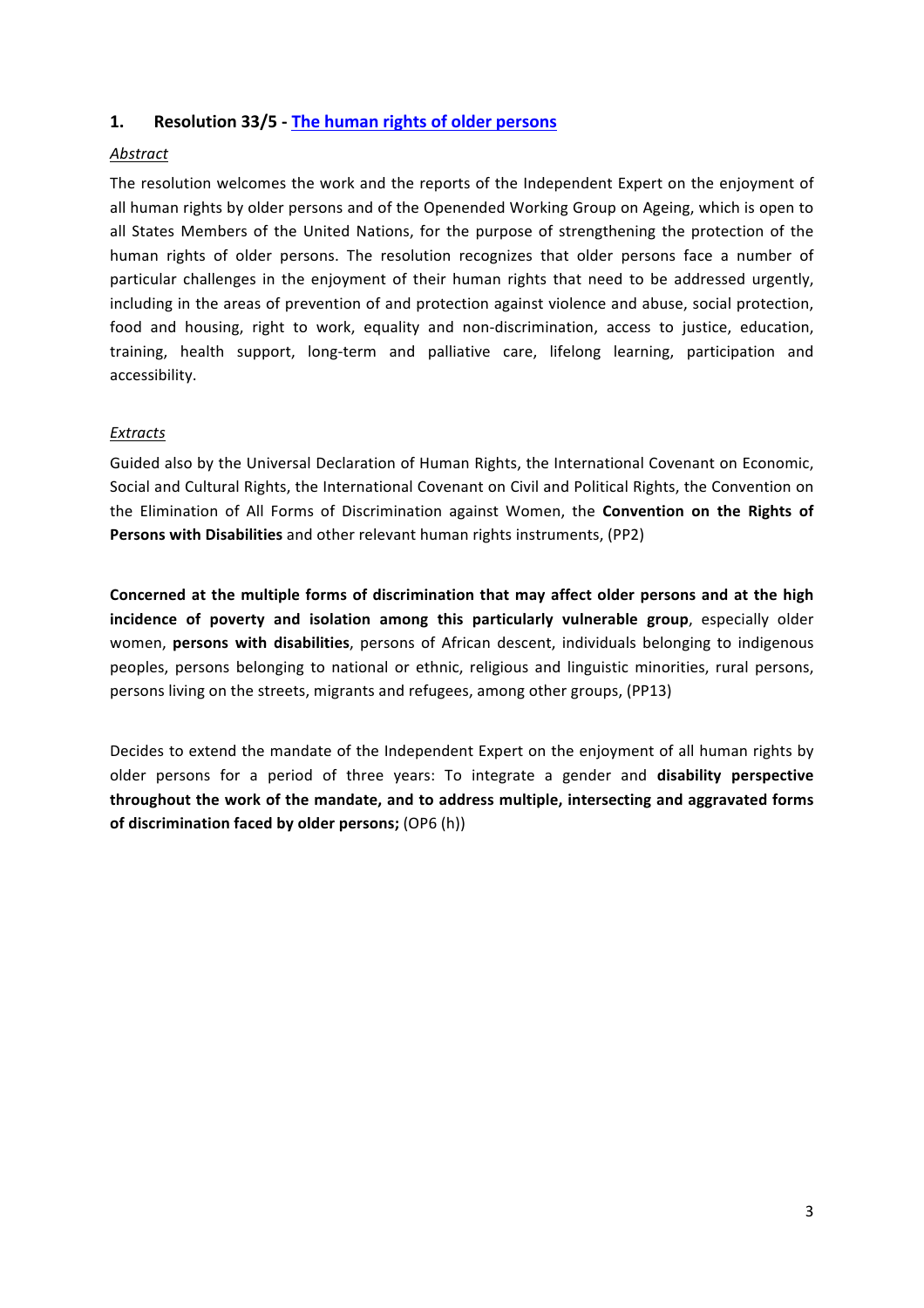# **2. Resolution 33/7 - Unaccompanied migrant children and adolescents and human rights**

### *Abstract*

The resolution expresses serious concern about the situation of migrants, in particular children and adolescents, who are forced to flee or decide to leave their homelands owing to multiple causes and who are unaccompanied or separated from their families, and face a variety of risks on the migratory route, and calls upon States of origin, transit and destination to work together to find effective and sustainable solutions within a framework of solidarity and regional and international cooperation.

#### *Extracts*

Reaffirming the Universal Declaration of Human Rights, which proclaims that all human beings are born free and equal in dignity and rights, and that everyone is entitled to all the rights and **freedoms set out therein, without distinction of any kind,** in particular as to race, colour, sex, language, religion, political or other opinion, national or social origin, property, birth or other status, (PP1)

Recalling the International Covenant on Civil and Political Rights, the International Covenant on Economic, Social and Cultural Rights, the Convention against Torture and Other Cruel, Inhuman or Degrading Treatment or Punishment, the Convention on the Elimination of All Forms of Discrimination against Women, the Convention on the Rights of the Child and the Optional Protocol thereto on the sale of children, child prostitution and child pornography, the Protocol to Prevent, Suppress and Punish Trafficking in Persons, Especially Women and Children, supplementing the United Nations Convention against Transnational Organized Crime, the Protocol against the Smuggling of Migrants by Land, Sea and Air, supplementing the United Nations Convention against Transnational Organized Crime, the International Convention on the Elimination of All Forms of Racial Discrimination, the Convention on the Rights of Persons with Disabilities, the Vienna Convention on Consular Relations, the International Convention on the Protection of the Rights of All Migrant Workers and Members of Their Families, the Convention against Discrimination in Education, the 1951 Convention relating to the Status of Refugees and the 1967 Protocol thereto, and the Worst Forms of Child Labour Convention, 1999 (No. 182) of the International Labour Organization, (PP2)

Calls upon all States to ensure that their immigration policies are consistent with their obligations under international law, and to promote and protect the human rights of all migrants without **discrimination**, including by taking steps to increase cooperation and coordination at all levels to address serious human rights violations and abuses, serious crimes such as the smuggling and trafficking of unaccompanied migrant children, as well as other abuse and exploitation; (OP4)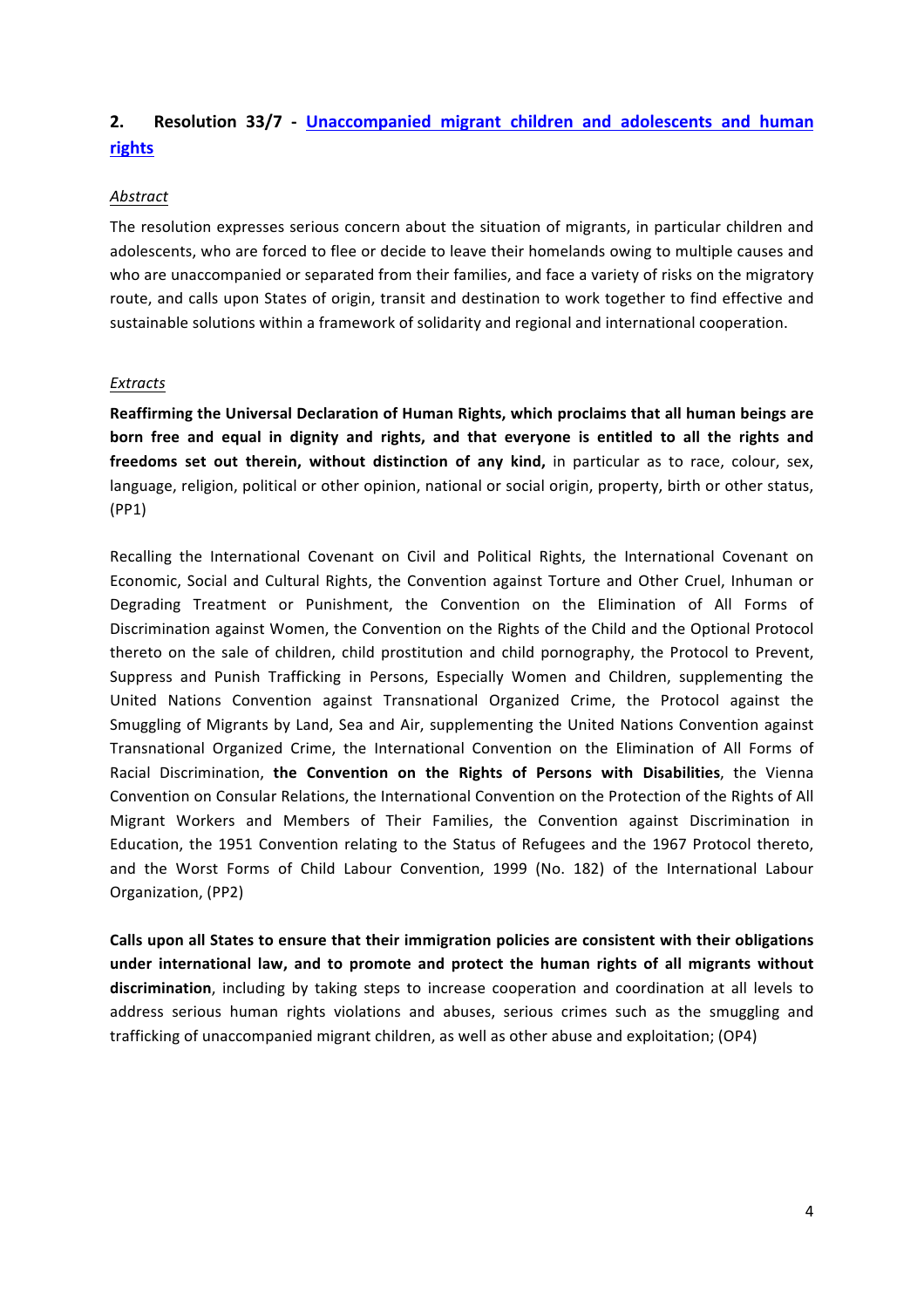## **3. Resolution 33/8 - Local government and human rights**

### *Abstract*

The resolution recognizes the role of local government in the promotion and protection of human rights, without any prejudice to the primary responsibility of the national Government in this regard. It highlights that given its proximity to people and being at the grass-roots level, one of the important functions of local government is to provide public services that address local needs and priorities related to the realization of human rights at the local level.

#### *Extracts*

Bearing in mind that the **Sustainable Development Goals and the targets** are aimed at realizing the **human rights of all** and at achieving gender equality and the empowerment of all women and girls, and also that they are integrated and indivisible and balance the three dimensions of sustainable development: the economic, the social and the environmental, (PP5)

Bearing in mind that human rights and fundamental freedoms are the birthright of all human **beings**, and that their protection and promotion is the first responsibility of Governments, (PP7)

Recognizing further that, given its proximity to people and being at the grass-roots level, **one of the** important functions of local government is to provide public services that address local needs and priorities related to the realization of human rights at the local level, (PP10)

Underlining that the promotion of a human rights culture within public services, as well as **public** servants' knowledge, training and awareness, play a vital role in promoting respect for and the realization of human rights in society, and stressing the importance in this regard of human rights **education and training for public servants at the local government level, (PP11)**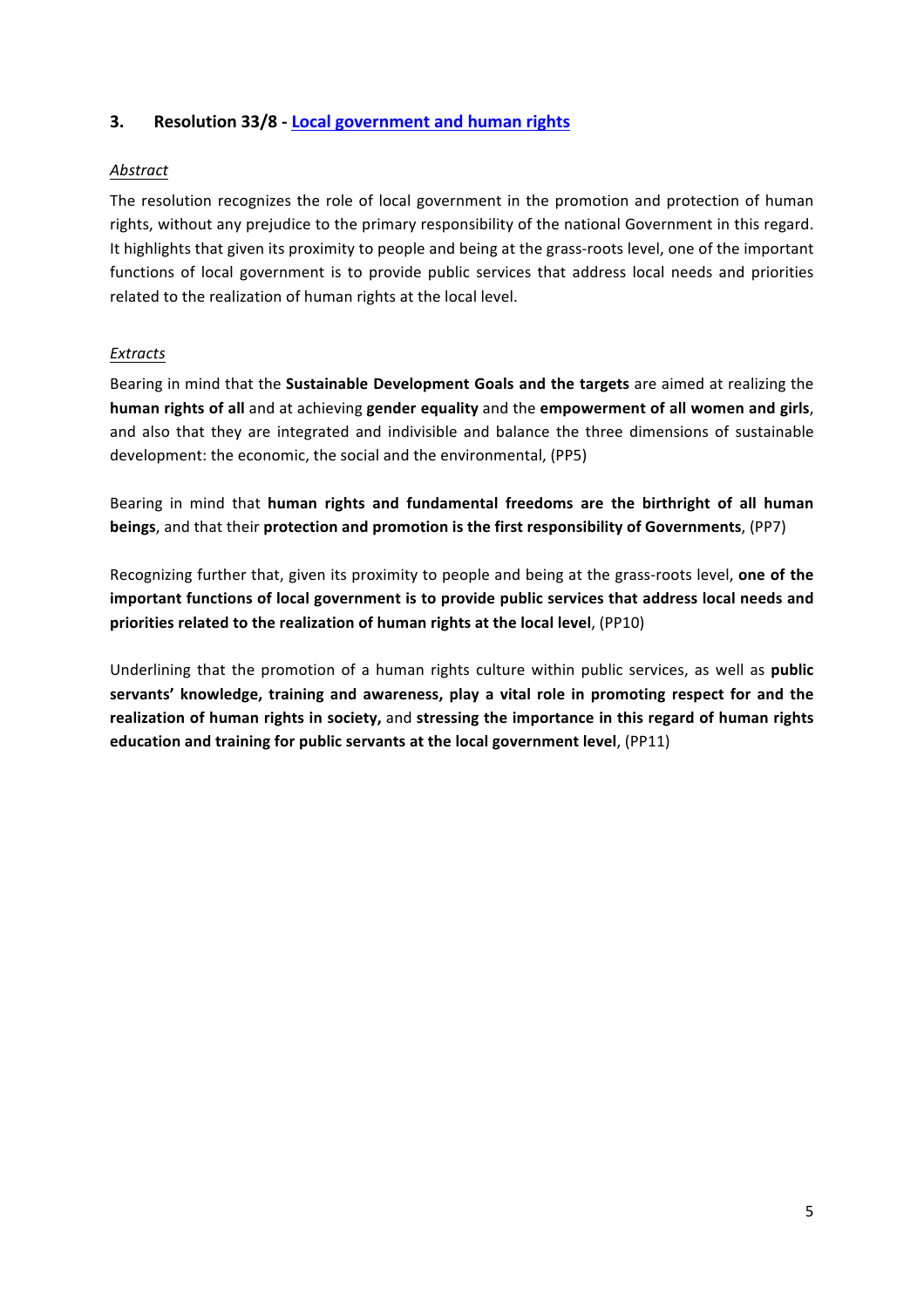# **4. Resolution 33/9** - The right of everyone to the enjoyment of the highest attainable **standard of physical and mental health**

## *Abstract*

The resolution welcomes the work of the Special Rapporteur on the right of everyone to the enjoyment of the highest attainable standard of physical and mental health and decides to extend its mandate for a further period of three years.

## *Extracts*

Reaffirming the Universal Declaration of Human Rights, and recalling the International Covenant on Economic, Social and Cultural Rights, the International Convention on the Elimination of All Forms of Racial Discrimination, the Convention on the Elimination of All Forms of Discrimination against Women, the Convention on the Rights of the Child and the **Convention on the Rights of Persons with Disabilities**, (PP1)

Reaffirming also General Assembly resolution 70/1 of 27 September 2015, entitled "Transforming our world: the 2030 Agenda for Sustainable Development", and welcoming the Sustainable Development Goals, including, inter alia, Goal 3 to ensure healthy lives and promote well-being for all at all ages, and its specific and interlinked targets, and other health-related Goals and targets, (PP2)

Welcomes the work of the Special Rapporteur on the right of everyone to the enjoyment of the **highest attainable standard of physical and mental health**; (OP1)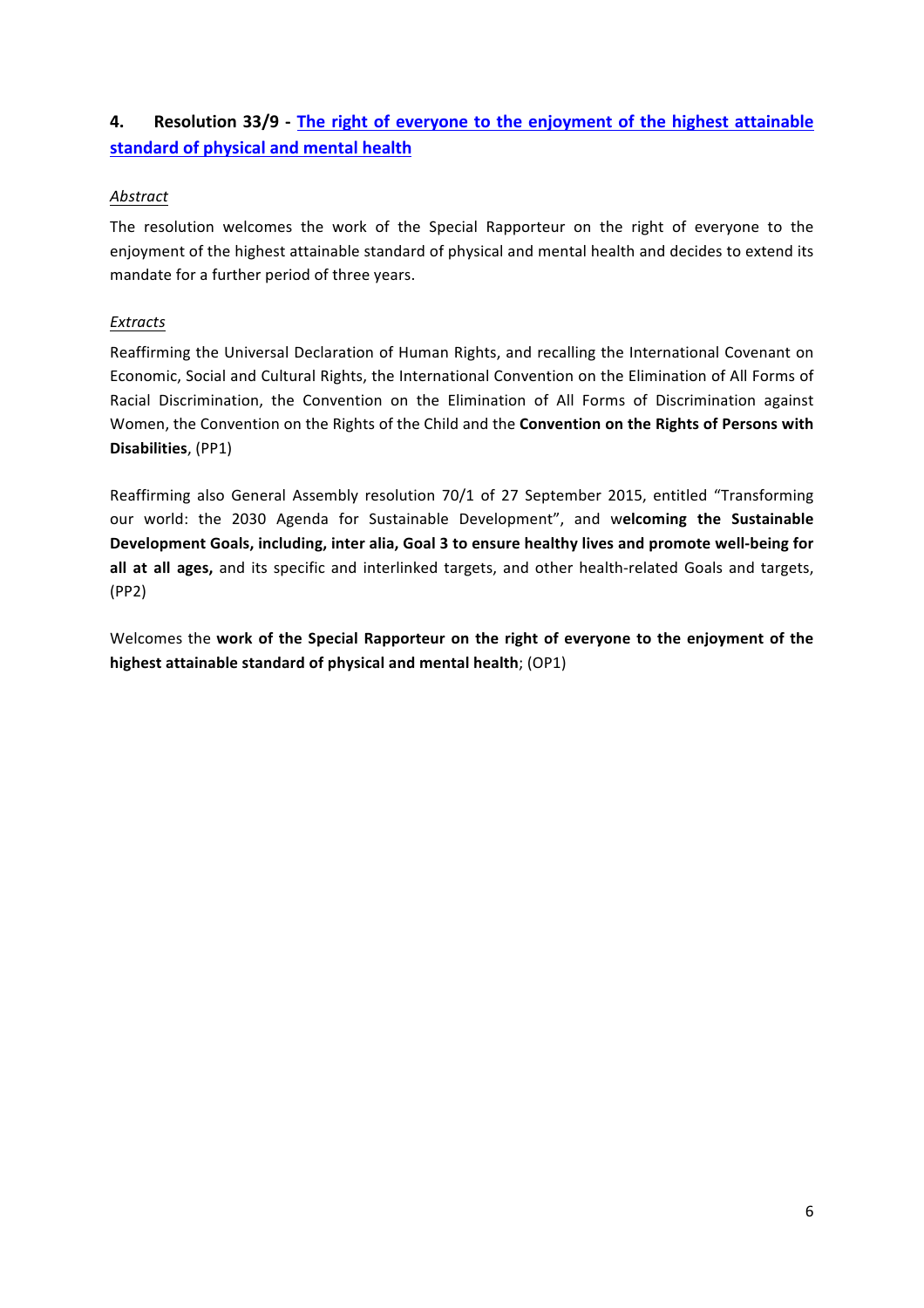## **5.** Resolution 33/10 - The human rights to safe drinking water and sanitation

#### *Abstract*

The resolution expresses deep concerns about the lack of access to water and sanitation and hygiene underlies severe human costs such as poor health and high mortality rates, and major economic losses, and affirming that affordability, accessibility and availability, as human rights criteria, require that the use of water, sanitation and hygiene facilities and services is accessible at a price that is affordable to all people. Furthermore it affirms that attention to realizing the human rights to safe drinking water and sanitation and other related human rights will advance efforts by Member States to achieve several other Sustainable Development Goals, including those relating to adequate housing, education, health and gender equality.

#### *Extracts*

Recalling further the Universal Declaration of Human Rights, the International Covenant on Economic, Social and Cultural Rights, the International Covenant on Civil and Political Rights. the International Convention on the Elimination of All Forms of Racial Discrimination, the Convention on the Elimination of All Forms of Discrimination against Women, the Convention on the Rights of the Child and the **Convention on the Rights of Persons with Disabilities**, (PP4)

Recalling the Vienna Declaration and Programme of Action, which reaffirms that all human rights are **universal, indivisible, interdependent and interrelated**, including the right to development, (PP5)

Welcoming the adoption of the 2030 Agenda for Sustainable Development, including Goal 6 on ensuring the availability and sustainable management of water and sanitation for all, which comprises important targets relating to the human rights to safe drinking water and sanitation as well as hygiene, and acknowledges the need for an integrated approach to Goal 6 that reflects the interlinkages between achieving access to safe drinking water, sanitation and hygiene, while also striving to improve the quality and safety of water, to reduce the number of people suffering from **water scarcity, and to ensure attention to the needs of women and girls**, (PP6)

Deeply concerned also that the lack of access to water and sanitation and hygiene underlies severe **human costs such as poor health and high mortality rates**, and major economic losses, and affirming that affordability, accessibility and availability, as **human rights criteria**, require that the use of water, sanitation and hygiene facilities and services is accessible at a price that is affordable to all **people**, (PP10)

Reaffirming the responsibility of States to ensure the respect, promotion and protection of all human rights, which are universal, indivisible, interdependent and interrelated, and must be treated globally, in a fair and equal manner, on the same footing and with the same emphasis, (PP14)

Recalling also that the **human rights to safe drinking water and sanitation** are derived from the **right** to an adequate standard of living and are inextricably related to the right to the highest attainable **standard of physical and mental health**, as well as to the right to life and human dignity, (PP16)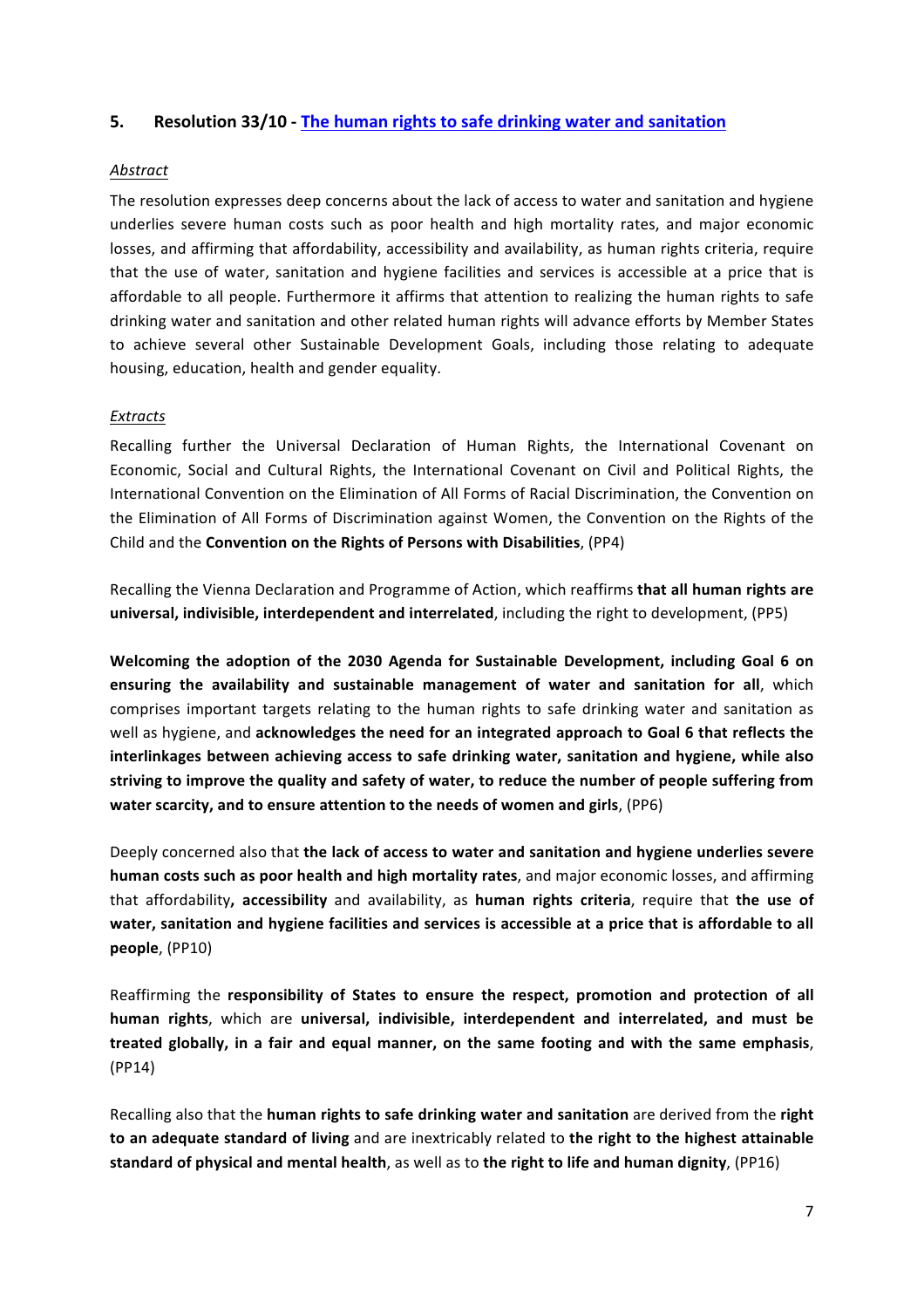**Reaffirming the importance of eliminating discrimination and inequalities in the enjoyment of the** human rights to safe drinking water and sanitation on the grounds of race, gender, age, disability, ethnicity, culture, religion and national or social origin or on any other grounds, and with a view to eliminating discrimination and inequalities based on factors such as rural-urban disparities, substandard housing, income levels or other relevant considerations, (PP17)

Welcomes the **recognition by the General Assembly of the human rights to safe drinking water and** sanitation as components of the right to an adequate standard of living and essential for the full **enjoyment of the right to life and all human rights**; (OP1)

Also welcomes the recognition by the General Assembly that the human right to safe drinking water entitles everyone, without discrimination, to have access to sufficient, safe, acceptable, **physically accessible and affordable water for personal and domestic use, and that the human right** to sanitation entitles everyone, without discrimination, to have physical and affordable access to sanitation, in all spheres of life, that is safe, hygienic, secure, socially and culturally acceptable and that provides privacy and ensures dignity, while reaffirming that both rights are components of the right to an adequate standard of living; (OP2)

Reaffirms that States have the primary responsibility to ensure the full realization of all human rights and must take steps, nationally and through international assistance and cooperation, especially economic and technical, to the maximum of their available resources, to achieve **progressively** the full realization of the rights to safe drinking water and sanitation by all **appropriate** means, including in particular the adoption of legislative measures in the implementation of their human rights obligations; (OP6)

Stresses the **important role of international cooperation and technical assistance** by States, specialized agencies of the United Nations system and international and development partners, as well as by donor agencies, in particular in the timely achievement of the **relevant Sustainable Development Goals**, and urges development partners to adopt a human rights-based approach when designing, implementing and monitoring development programmes in support of national initiatives and plans of action relating to the rights to safe drinking water and sanitation; (OP7)

Notes with concern that, in spite of all efforts, gender inequalities still exist in the realization of the human rights to safe drinking water and sanitation, and therefore calls upon States:

To identify, with a view to repealing and reforming them, all laws that have both direct and indirect discriminatory consequences with regard to the equal enjoyment of the human rights to safe drinking water and sanitation, as well as with regard to gender based violence; (OP9 (a))

To consider that gender-based inequalities are exacerbated when coupled with other grounds of discrimination and disadvantages, and therefore to use an "intersectionality lens" in policy **initiatives**, so that priority is given to and measures are taken, as necessary, for those most disadvantaged in the enjoyment of their rights to water and sanitation, including women and girls; (OP9 (d))

To increase collaboration between the water, sanitation and hygiene sector and other sectors, including the **education, employment and health sectors**, and to **address inequalities on the**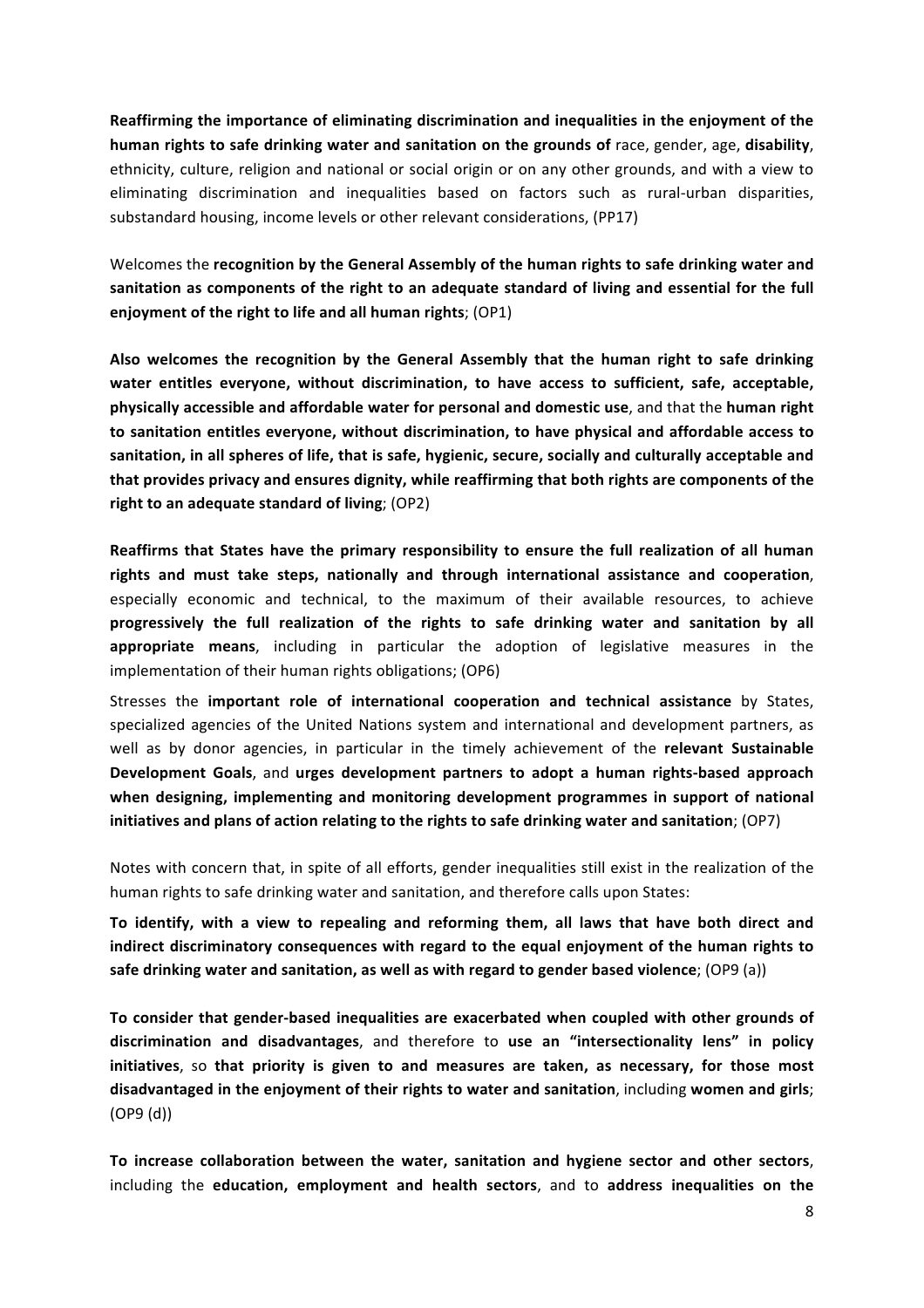grounds of race, gender, age, disability, ethnicity, culture, religion and national or social origin or on any grounds, with a view to progressively eliminating inequalities in a comprehensive manner; (OP9 (e))

To develop water, sanitation and hygiene approaches, programmes and policies that enable the meaningful participation of women and girls at all stages of planning, decision-making, **implementation, monitoring and evaluation**; (OP9 (f))

Welcomes the work of the Special Rapporteur on the human right to safe drinking water and sanitation, the comprehensive, transparent and inclusive consultations conducted with relevant and interested actors from all regions for his thematic reports and the undertaking of country missions; (OP10)

Encourages the Special Rapporteur to continue to contribute to the implementation of the 2030 Agenda for Sustainable Development, in particular Goal 6, with special regard to the full realization **of the human rights to safe drinking water and sanitation for all;** (OP12)

**Encourages the Special Rapporteur to facilitate, including through engagement with relevant** stakeholders, the provision of technical assistance in the area of the implementation of the human rights to safe drinking water and sanitation (OP14)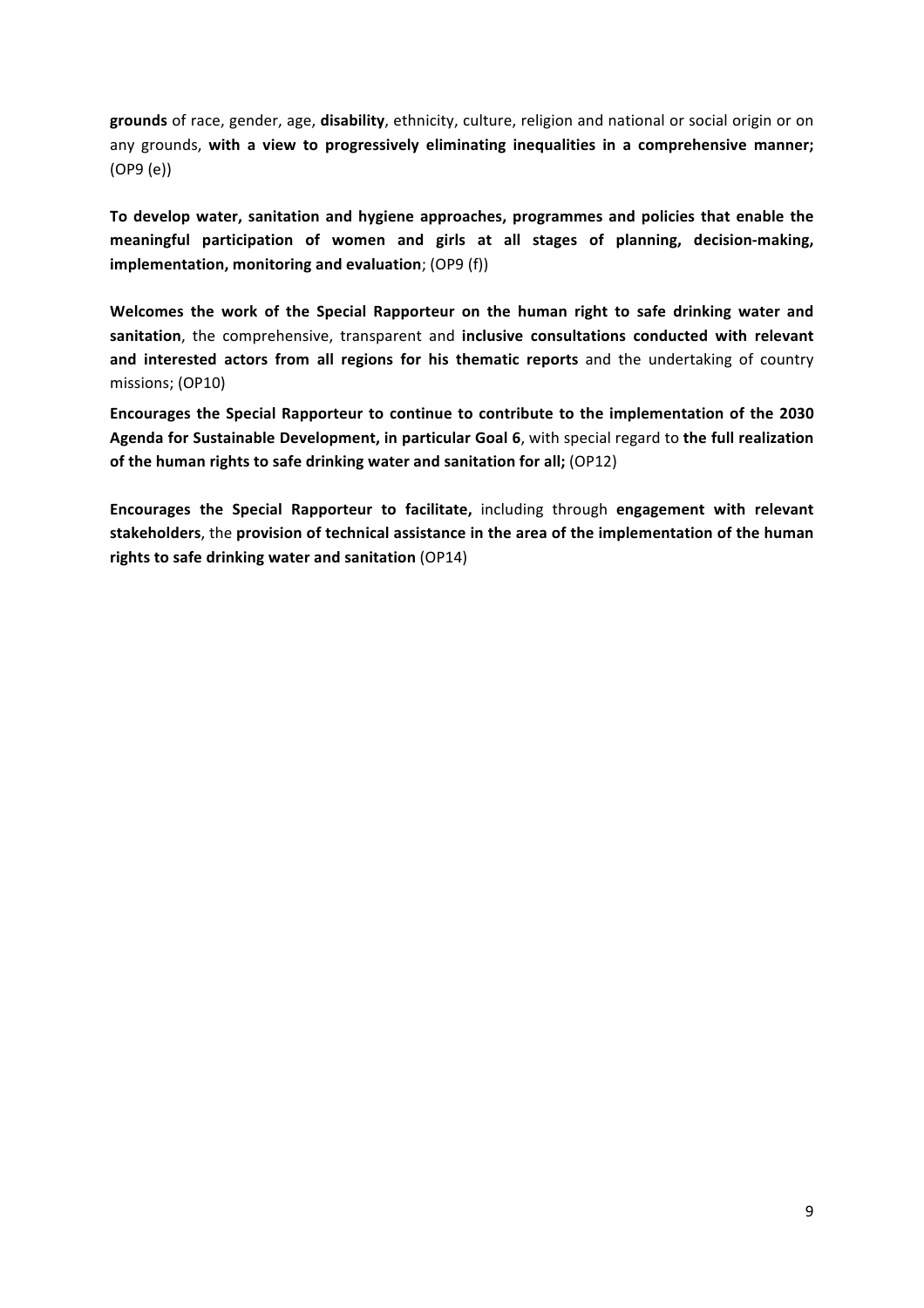## **6. Resolution 33/13 - Human rights and indigenous peoples**

#### *Abstract*

The resolution welcomes the report of the United Nations High Commissioner for Human Rights on the rights of indigenous peoples, the work of the Special Rapporteur on the rights of indigenous peoples and the work of the Expert Mechanism on the Rights of Indigenous Peoples. The resolution stresses the need to acknowledge traditional knowledge on and practices in health, and for intercultural approaches that are sensitive to the health needs of indigenous peoples. In addition, the resolution recognizes that indigenous women, youth, children and persons with disabilities face particular challenges and face multi-faceted and intersecting forms of discrimination in access to health services.

#### *Extracts*

Recognizing that indigenous women, youth, children and persons with disabilities face particular challenges and face multi-faceted and intersecting forms of discrimination in access to health **services**, (PP5)

**Stressing the need to pay particular attention to the rights and special needs of indigenous** women, children, youth, elders and **persons with disabilities**, and to intensify efforts to prevent and **eliminate violence and discrimination against indigenous women and girls**, as set out in the United Nations Declaration on the Rights of Indigenous Peoples and the outcome document of the highlevel plenary meeting of the General Assembly known as the World Conference on Indigenous Peoples, (PP8)

Requests the Expert Mechanism to prepare a study, to be finalized by its tenth session, on good practices and challenges, including discrimination, in business and in access to financial services by **indigenous peoples**, in particular indigenous women and **indigenous persons with disabilities**, and to present it to the Human Rights Council at its thirty-sixth session; (OP4)

Decides to hold, at its thirty-sixth session, its half-day panel discussion on the commemoration of the tenth anniversary of the adoption of the United Nations Declaration on the Rights of Indigenous Peoples, with a special focus on challenges and good practices in achieving the ends of the Declaration, and requests the Office of the High Commissioner to make the discussions fully **accessible to persons with disabilities** and to prepare a summary report of the discussion, to be submitted to the Human Rights Council prior to its thirty-eighth session; (OP5)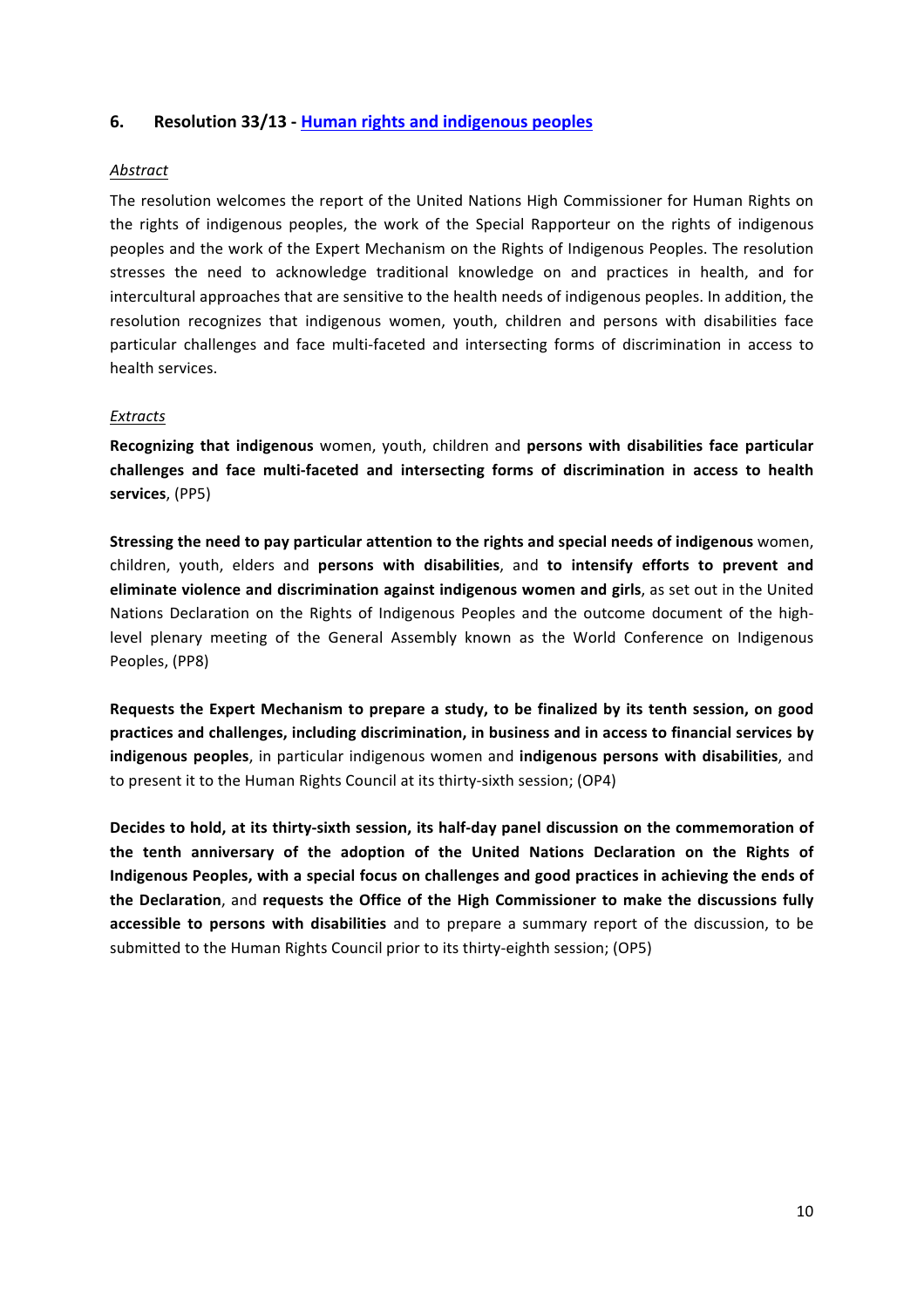# **7.** Resolution 33/15 - National institutions for the promotion and protection of human **rights**

## *Abstract*

The resolution highlights the important role that such national human rights institutions play, and will continue to play, in promoting and protecting human rights and fundamental freedoms, strengthening participation, in particular of civil society organizations, promoting the rule of law, developing and enhancing public awareness of those rights and fundamental freedoms, and contributing to the prevention of human rights violations and abuses.

## *Extracts*

Welcoming the valuable participation and contribution of national human rights institutions to all relevant United Nations mechanisms and processes, in accordance with their respective mandates, including, currently, the Commission on the Status of Women, the Conference of States Parties to the Convention on the Rights of Persons with Disabilities and the Open-ended Working Group on Ageing, their continuing efforts in the 2030 Agenda for Sustainable Development, and with regard to follow-up to the recommendations of international human rights mechanisms, (PP6)

Commends the efforts made to date by all relevant United Nations mechanisms and processes, in accordance with their respective mandates and in accordance with General Assembly resolution 70/163, including the Commission on the Status of Women, the Conference of States Parties to the **Convention on the Rights of Persons with Disabilities**, the Open-ended Working Group on Ageing, and the 2030 Agenda for Sustainable Development, including the high-level political forum on sustainable development, to further enhance the participation of national human rights institutions compliant with the Paris Principles and to allow for their contribution to these United Nations mechanisms and processes, bearing in mind the relevant provisions dealing with their participation contained in General Assembly resolution 60/251, Human Rights Council resolutions 5/1 and 5/2, and 16/21 of 25 March 2011, and Commission on Human Rights resolution 2005/74, and encourages the continuation of these efforts; (OP24)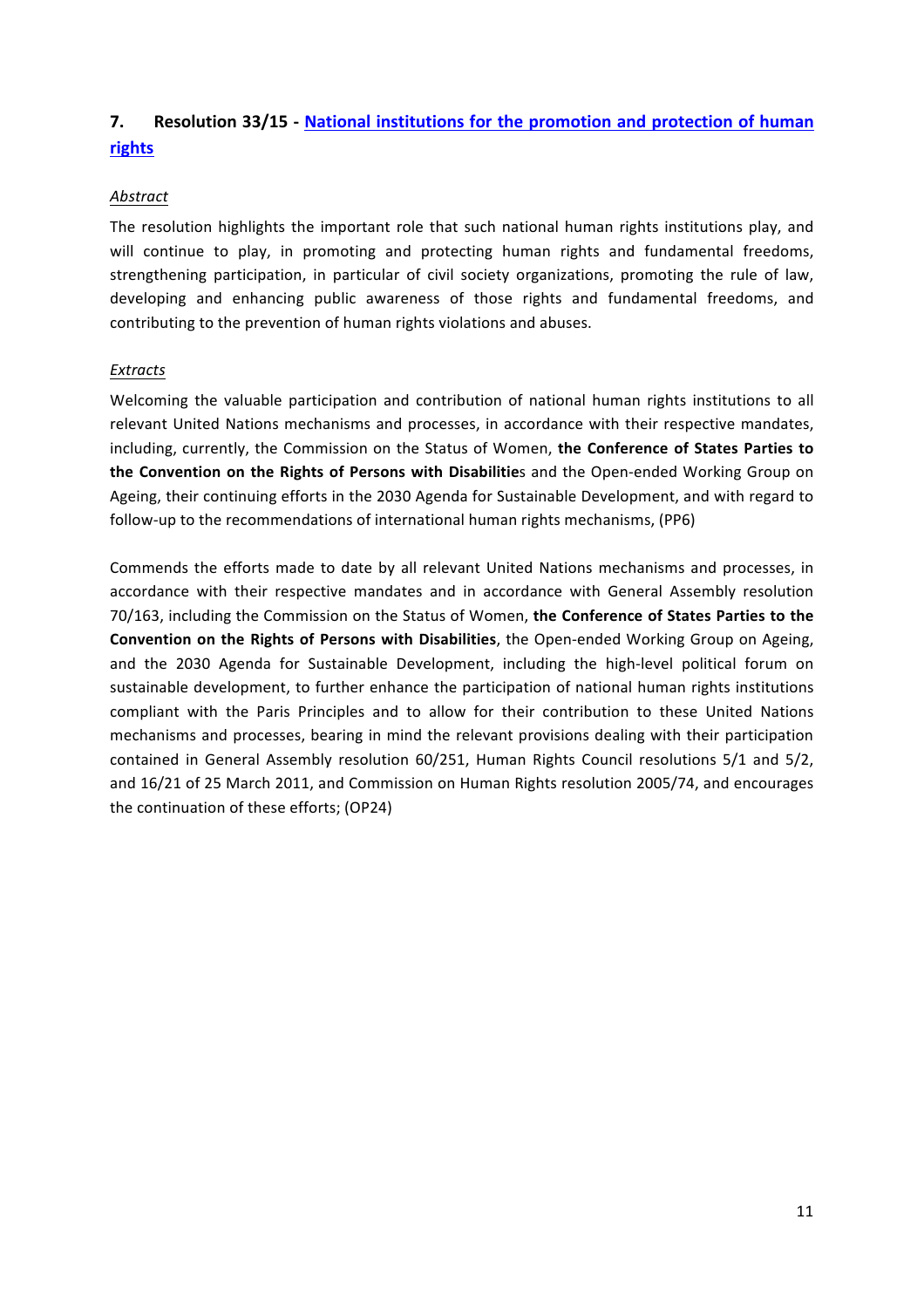# **8.** Resolution 33/16 - Technical assistance and capacity-building for Yemen in the field **of human rights**

## *Abstract*

The resolution affirms that the promotion and the protection of human rights are key factors in ensuring a fair and equitable justice system and, ultimately, reconciliation and stability for the country. Further, the resolution welcomes, inter alia, the acceptance by Yemeni political parties to complete the political transition process on the basis of the Gulf Cooperation Council initiative and its implementation mechanism, and emphasizing the need for implementation of the recommendations made in the outcome document of the National Dialogue Conference and to complete the drafting of a new Constitution.

## *Extracts*

Reiterates the commitments and obligations of the Government of Yemen to promote and protect the human rights of all individuals within its territory and subject to its jurisdiction, and in that **connection recalls that Yemen is a party** to the International Convention on the Elimination of All Forms of Racial Discrimination, the Convention on the Elimination of All Forms of Discrimination against Women, the International Covenant on Civil and Political Rights, the International Covenant on Economic, Social and Cultural Rights, the Convention against Torture and Other Cruel, Inhuman or Degrading Treatment or Punishment, the Convention on the Rights of the Child and the Optional Protocols thereto on the involvement of children in armed conflict and on the sale of children, child prostitution and child pornography, the Convention on the Rights of Persons with Disabilities, and the Convention relating to the Status of Refugees and the Protocol thereto, and looks forward to the Government continuing its efforts to promote and protect human rights; (OP7)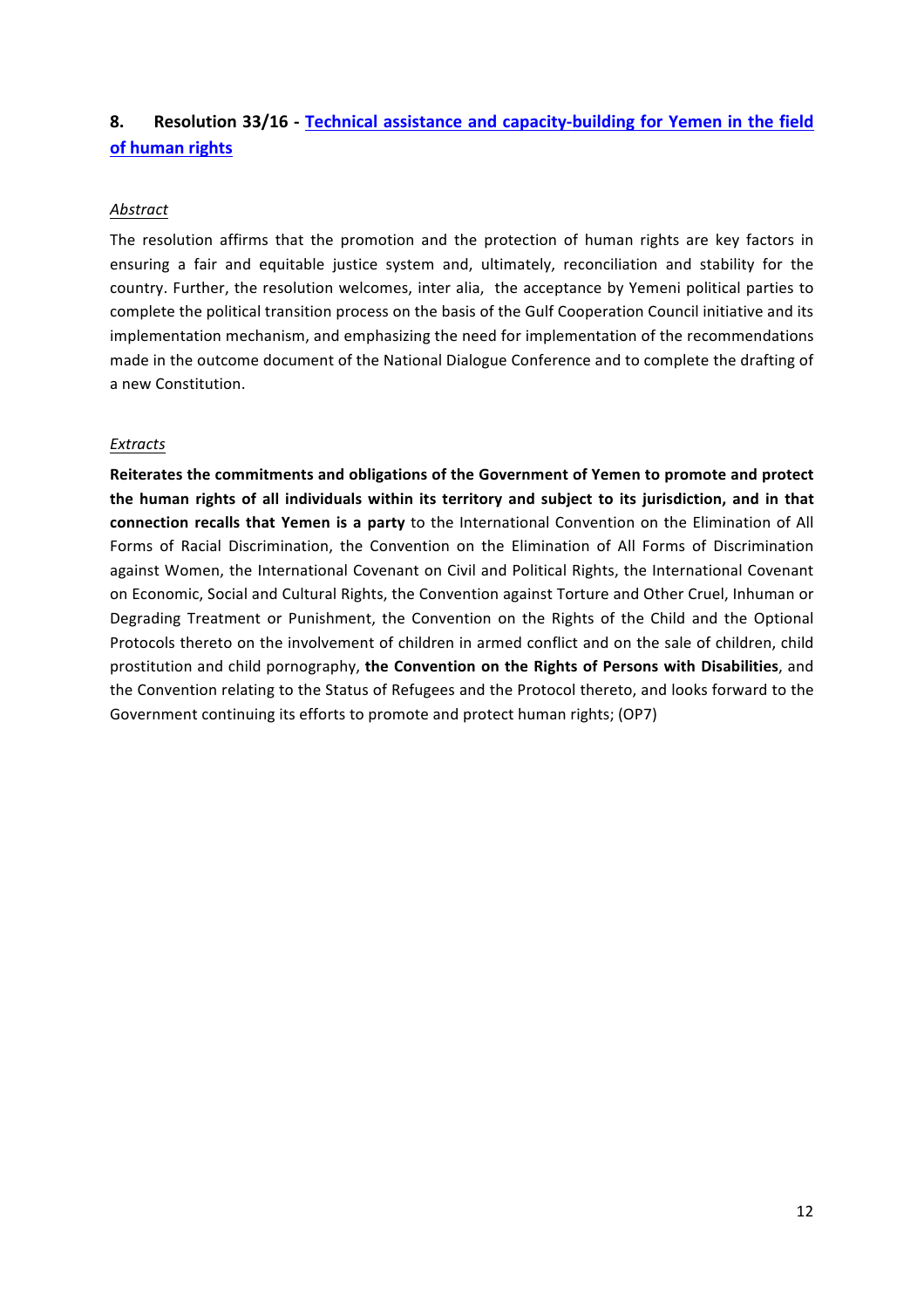#### **9.** Resolution 33/18 - Preventable maternal mortality and morbidity and human rights

#### *Abstract*

The resolution recognizes that there are large disparities in maternal mortality and morbidity rates between countries, but also within countries, and between women with a high and a low income, and between those living in rural as against urban areas, and notes with concern that the risk of maternal mortality is highest for adolescent girls under 15 years of age, and that complications in pregnancy and childbirth are a leading cause of death among adolescent girls in developing countries, and recognizes also that the risk of maternal mortality and morbidity is exacerbated in armed conflict and humanitarian emergencies. Furthermore, the resolution expresses regret about the multitude of factors that can lead to maternal mortality and morbidity, including lack of accessible and appropriate health-care services, information and education, lack of access to emergency obstetric care, poverty, all types of malnutrition, harmful practices, including child, early and forced marriage and female genital mutilation, denial of contraception, unsafe abortion, discrimination against women, gender inequality and gender-based stereotypes.

#### *Extracts*

Recognizing that preventing maternal mortality and morbidity is one of the human rights priorities for all States, and reaffirming that all human rights are universal, indivisible, interrelated, **interdependent and mutually reinforcing**, (PP1)

Reaffirming **the Beijing Declaration and Platform for Action** and the Programme of Action of the International Conference on Population and Development, and their review conferences and outcome documents, and reaffirming also the resolutions and agreed conclusions of the Commission on the Status of Women, and noting the adoption by the Committee on Economic, Social and Cultural Rights of its general comment No. 22 (2016) on the right to sexual and reproductive health, and the adoption by the Committee on the Rights of Persons with Disabilities of its general **comment No. 3 (2016) on women and girls with disabilities**, (PP3)

Taking into account General Assembly resolution 70/1 of 25 September 2015, entitled "Transforming **our world: the 2030 Agenda for Sustainable Development", and its call to take the bold and** transformative steps urgently needed to shift the world on to a sustainable and resilient path, to ensure that no one will be left behind and to make efforts to reach the furthest behind first, (PP5)

Recognizing that sexual and reproductive health and rights are integral to the progressive realization of the right of everyone to the enjoyment of the highest attainable standard of physical and mental health, and that comprehensive sexual and reproductive health care and services contain the interrelated and essential elements of availability, accessibility, affordability, acceptability and quality, on the basis of non-discrimination and formal and substantive equality, while including the need to address intersectional and multiple forms of discrimination, (PP11)

Reaffirming that the human rights of women include a woman's right to have control over, and to decide freely and responsibly on, matters related to her sexuality, including sexual and **reproductive health, free of coercion, discrimination and violence**, and that equal relationships between women and men in matters of sexual relations and reproduction, including **full respect for**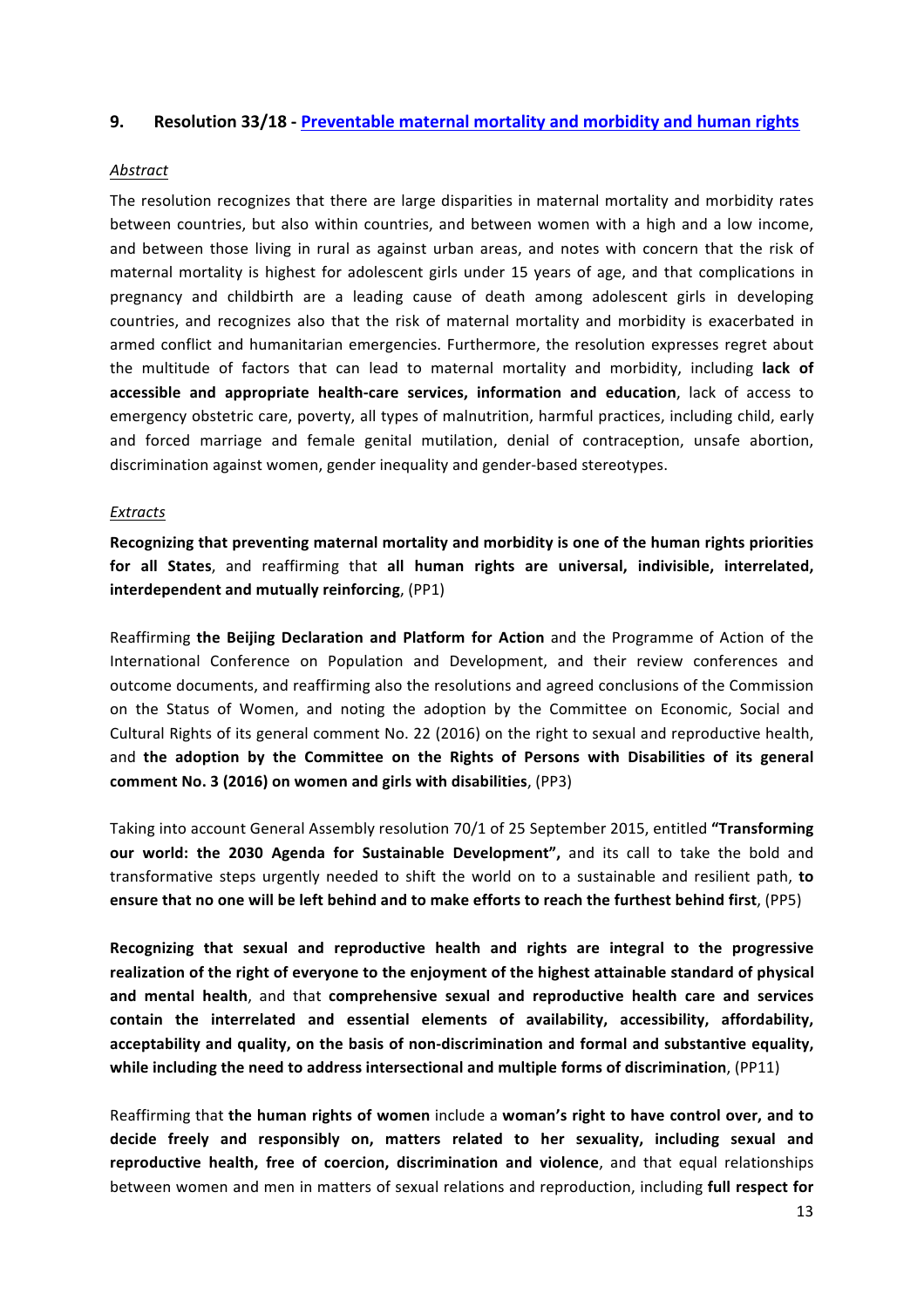**the integrity of the person**, require mutual respect, consent and shared responsibility for sexual behaviour and its consequences, (PP13)

Bearing in mind the need to take measures, such as collecting disaggregated data and conducting surveys, to ensure that no one is left behind, especially women experiencing multiple and **intersecting forms of discrimination, and are accounted for in official statistics,** (PP15)

**Regretting the multitude of factors that can lead to maternal mortality and morbidity, including** lack of accessible and appropriate health-care services, information and education, lack of access to emergency obstetric care, poverty, all types of malnutrition, harmful practices, including child, early and forced marriage and female genital mutilation, denial of contraception, unsafe abortion, discrimination against women, gender inequality and gender-based stereotypes, (PP20)

Convinced that greater political will and commitment, international cooperation and technical assistance at all levels are urgently required to reduce the unacceptably high global rate of preventable maternal mortality and morbidity, and **that the integration of a human rights-based** approach can contribute positively to the common goal of reducing that rate, (PP21)

Urges all States to renew their political commitment to eliminate preventable maternal mortality and morbidity at the local, national, regional and international levels, and **to strengthen their efforts to** address multiple and intersecting inequalities and to remove all barriers to access to sexual and reproductive health facilities, services, goods and information, and education, ensure the full and **effective implementation of their human rights obligations**, and their commitments as addressed in the Beijing Declaration and Platform for Action, the Programme of Action of the International Conference on Population and Development and the outcome documents of the review processes, including the commitments relating to sexual and reproductive health and reproductive rights, and the 2030 Agenda for Sustainable Development and the Sustainable Development Goals, considering the Goals on improving maternal health and promoting gender equality and empowering women, and other interlinked Goals, by ensuring universal access to quality maternity, sexual and reproductive health-care services, including through international assistance and cooperation, the allocation of domestic resources to health systems and the provision of the necessary information and services in relation to the right to the highest attainable standard of physical and mental health, including the sexual and reproductive health of women and girls; (OP1)

Urges States and encourages other relevant stakeholders, including national human rights institutions and non-governmental organizations, to take action at all levels, **utilizing a** comprehensive human rights-based approach to address the interlinked causes of maternal mortality and morbidity, such as lack of accessible, affordable and appropriate health-care services for all, and of information and education, poverty, all types of malnutrition, harmful practices, including child, early and forced marriage and female genital mutilation, early childbearing, gender inequalities and all forms of discrimination and violence against women, and to pay particular attention to eliminating all forms of violence against women and girls, especially adolescent girls, while ensuring the meaningful and effective participation of women and girls in the relevant **processes**; (OP3)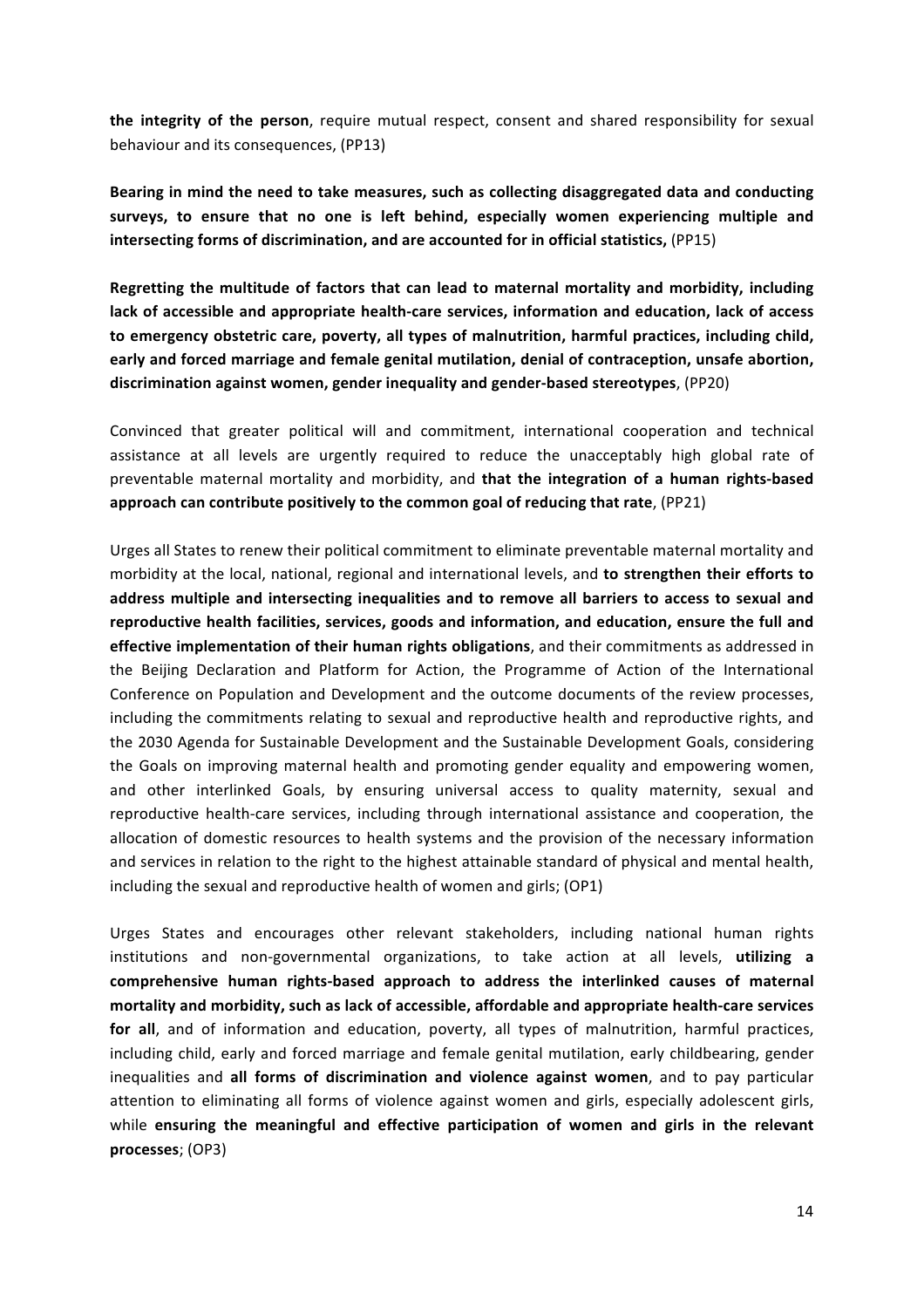Calls upon all relevant actors, including Governments, regional organizations, relevant United Nations agencies, national human rights institutions and civil society organizations to, within their respective mandates, strengthen their efforts to reduce preventable maternal mortality and morbidity, including through the application of the technical guidance, as appropriate, when designing, implementing and reviewing policies and evaluating programmes to reduce preventable maternal mortality and morbidity, while ensuring the meaningful participation of women and girls in all decisions that affect them; (OP6)

Decides to convene, at its thirty-fourth session, a panel discussion on the linkages between the Sustainable Development Goals relating to preventable maternal mortality and morbidity and sexual and reproductive health and rights, and that the discussion shall be fully accessible to **persons with disabilities**, and requests the Office of the High Commissioner to prepare a report on the panel discussion in the form of a summary; (OP12)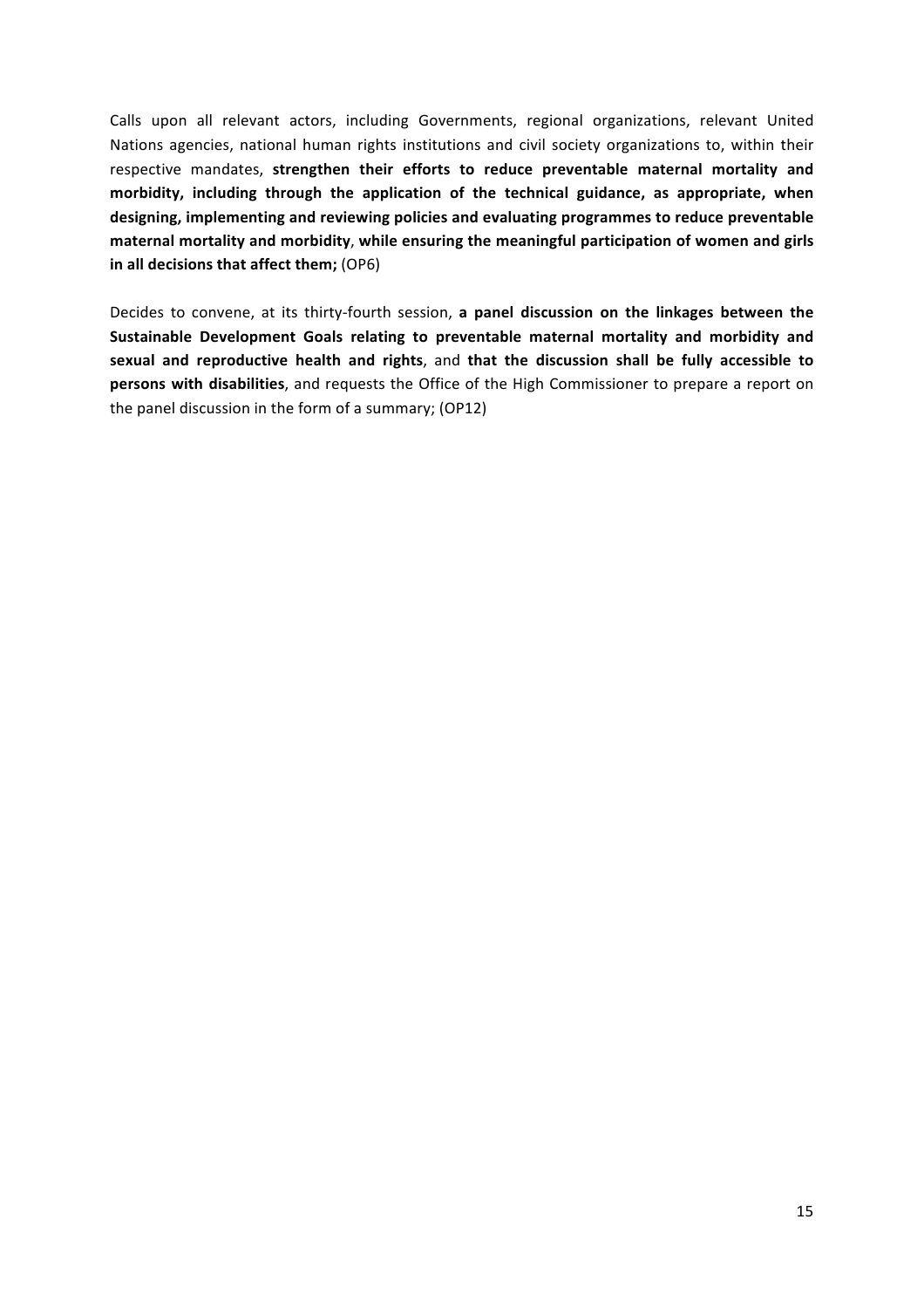## **10. Resolution 33/22 - Equal participation in political and public affairs**

#### *Abstract*

The resolution reaffirms that every citizen shall have the right and the opportunity, without any of the distinctions stipulated in the International Covenant on Civil and Political Rights and without unreasonable restrictions, including based on **disability**, to take part in the conduct of public affairs, directly or through freely chosen representatives, and to have access, on general terms of equality, to public service in his or her country, and to vote and to be elected at genuine periodic elections which shall be by universal and equal suffrage and held by secret ballot, guaranteeing the free expression of the will of the electors, and reaffirming also that the will of the people shall be the basis of the authority of government

#### *Extracts*

Reaffirming also that no distinctions are permitted among citizens in the enjoyment of the right to **participate in the conduct of public affairs on the grounds** of race, colour, sex, language, religion, political or other opinion, national or social origin, property, birth or other status, or on the basis of **disability**, (PP4)

Emphasizing the critical importance of equal and effective participation in political and public affairs for democracy, the rule of law, social inclusion, economic development and advancing gender equality, and **for the realization of all human rights and fundamental freedoms**, (PP5)

Reaffirming that the active participation of women, on equal terms with men, at all levels of **decision-making**, is essential to the achievement of equality, inclusive economic growth and sustainable development, the rule of law, peace and democracy, (PP6)

Recognizing that the rights of everyone to freedom of expression, to peaceful assembly, to freedom of association, to education, and access to information, as well as inclusive economic **empowerment**, are among the essential conditions for equal participation in political and public affairs and must be promoted and protected. (PP7)

Welcoming the adoption of the 2030 Agenda for Sustainable Development, which recognizes equal participation as a vital principle for achieving sustainable development, eradicating poverty and **the realization of all human rights**, (PP8)

Welcoming the work of the Office of the United Nations High Commissioner for Human Rights, the special procedures, the treaty bodies and other relevant human rights mechanisms on identifying and addressing obstacles to the full implementation of the right to participate in public affairs, (PP10)

Expresses concern that, despite progress made towards the full implementation of the right to participate in public affairs worldwide, many people continue to face obstacles, such as discrimination, including multiple and intersecting forms of discrimination, in the enjoyment of their right to participate in the public affairs of their countries as well as in the enjoyment of other **human rights that enable it; (OP1)**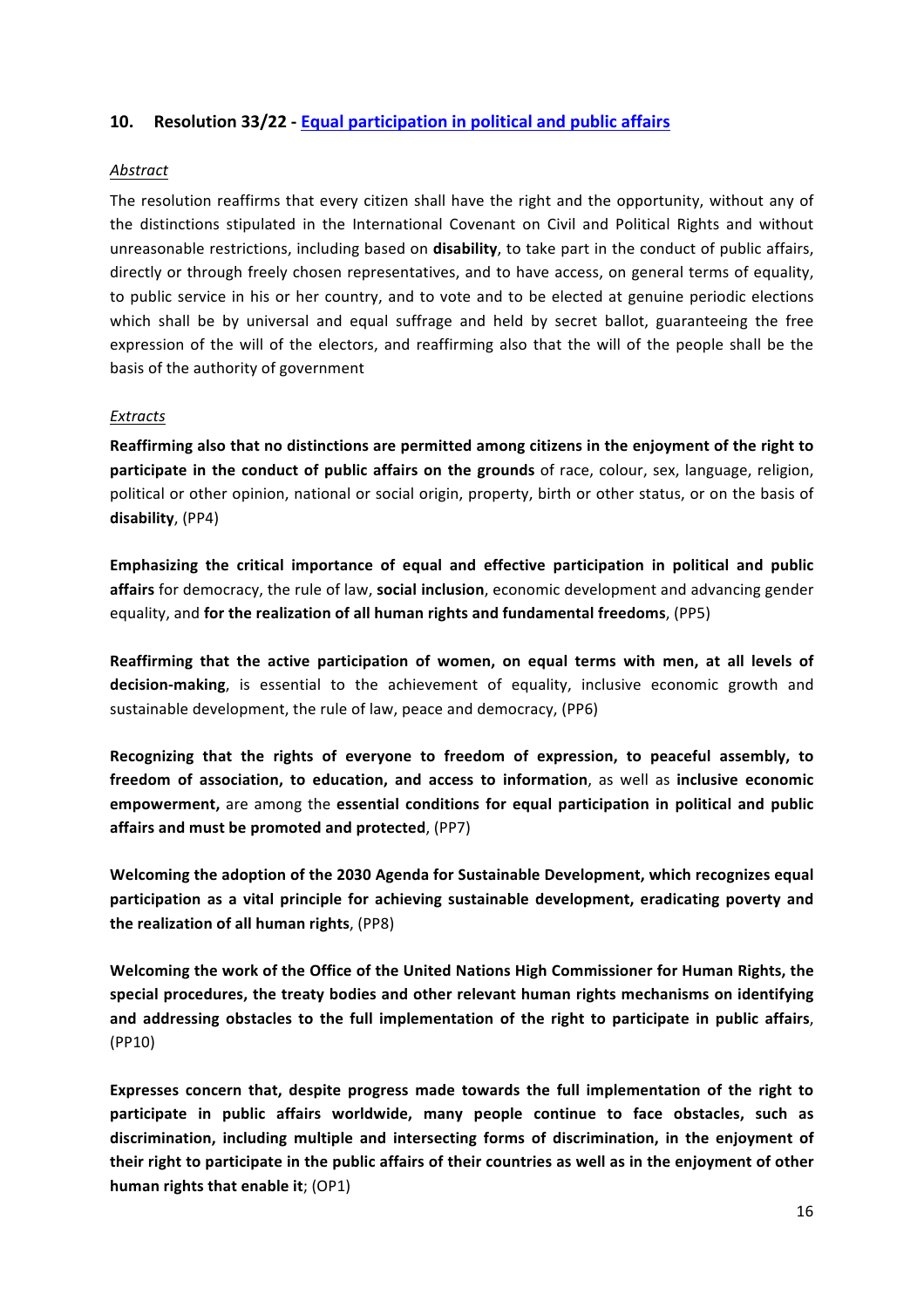**Recognizes that women, persons belonging to marginalized groups or minorities, and persons in** vulnerable situations are among those who are most affected by discrimination in participation in **political and public affairs;** (OP2)

**Reaffirms the obligation of States to take all appropriate measures to ensure that every citizen has** an effective right and opportunity to equal participation in public affairs; (OP3)

Welcomes the expert workshop on existing guidance on the implementation of the right to participate in public affairs, and on challenges, gaps, opportunities, new developments, trends and innovations with respect to full, effective and equal participation in political and public affairs, organized by the Office of the United Nations High Commissioner for Human Rights, held on 18 May 2016, and the summary report thereon, and the efforts and initiatives at all levels aimed at facilitating, in law and in practice, full and effective participation in political and public affairs; (OP5)

Urges all States to ensure the full, effective and equal participation of all citizens in political and public affairs, including by, inter alia:

Taking all necessary measures to eliminate laws, regulations and practices that discriminate, directly or indirectly, against citizens in their right to participate in public affairs on the grounds of race, colour, sex, language, religion, political or other opinion, national or social origin, property, birth or other status, or on the basis of **disability**; (OP6 (c))

Taking proactive measures to eliminate all barriers in law and in practice that prevent or hinder citizens, in particular women, persons belonging to marginalized groups or minorities, persons with disabilities and persons in vulnerable situations, from participating fully and effectively in political and public affairs, including, inter alia, reviewing and repealing measures that unreasonably restrict the right to participate in public affairs, and **considering adopting, on the basis of reliable data on** participation, temporary special measures, including legislative acts, aimed at increasing the participation of underrepresented groups in all aspects of political and public life; (OP6 (d))

Taking appropriate measures to encourage publicly and promote the importance of participation **of all citizens in political and public affairs**, in particular women, **persons belonging to marginalized** groups or to minorities, and persons in vulnerable situations, including by engaging them in designing, evaluating and reviewing policies and legislation on participation in political and public **affairs**; (OP6 (e))

Developing and disseminating accessible information and educational materials on the political process and relevant international human rights law provisions to facilitate equal participation in **political and public affairs**; (OP6 (f))

Taking steps to promote and protect the voting rights of all those entitled to vote without any discrimination, including facilitation of voter registration and participation and the provision of electoral information and voting papers in a range of accessible formats and languages, as appropriate; (OP6 (g))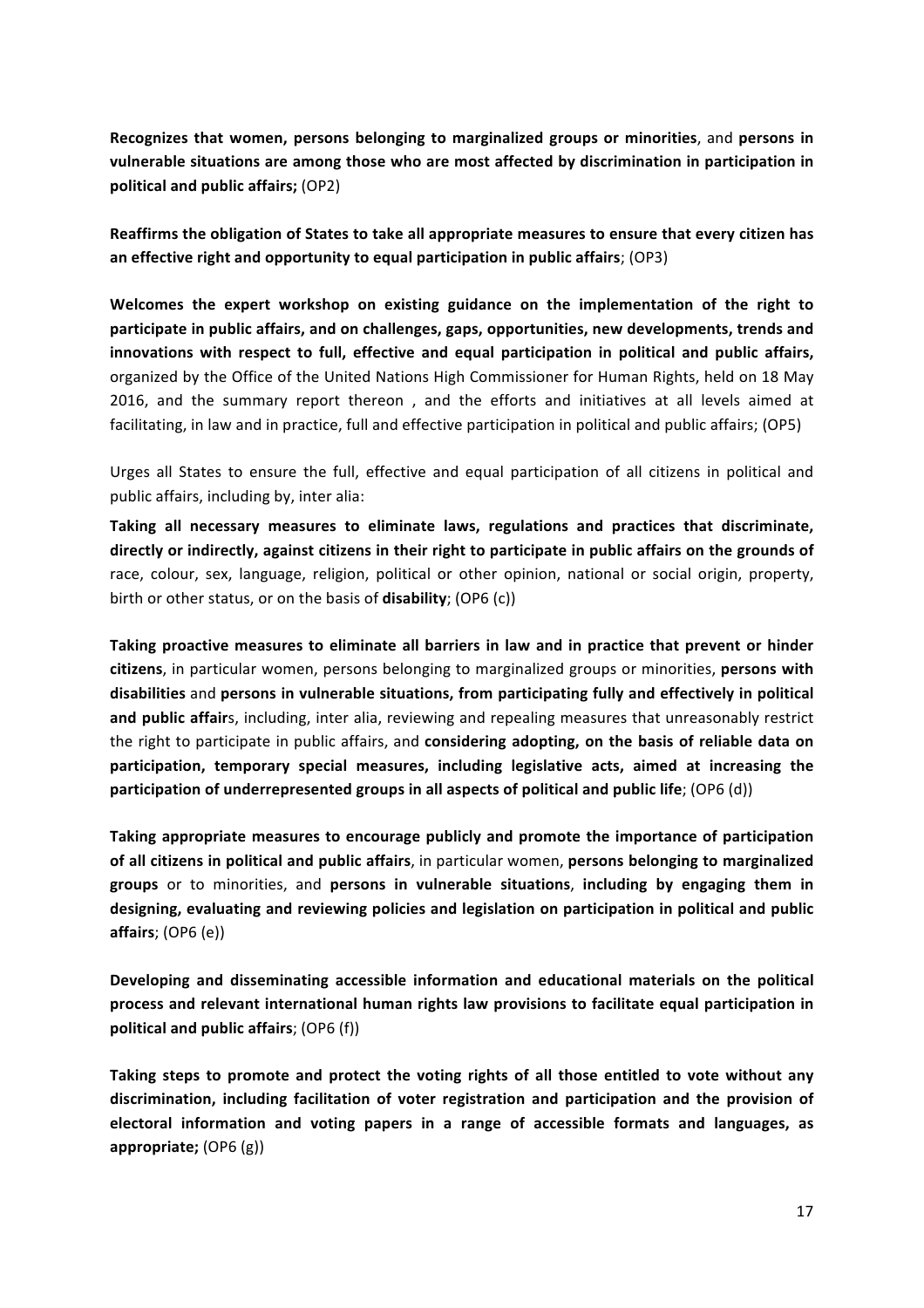**Exploring new forms of participation and opportunities brought about by new information and** communications technology and social media as a means to improve and widen, online and offline, the exercise of the right to participate in public affairs, and other rights directly supporting and enabling it, and sharing examples of good practices in the use and wide accessibility of information and communications technology tools for the enhancement of equal participation in political and **public affairs;** (OP6(h))

Ensuring the rights of everyone to freedom of expression, peaceful assembly and freedom of association, education and development, and facilitating equal and effective access to information, media and communications technology in order to enable pluralistic debates fostering inclusive and effective participation in political and public affairs; (OP6 (i))

Calls upon States to implement the 2030 Agenda for Sustainable Development, including Sustainable Development Goals 5 and 16, with the participation of all stakeholders; (OP7)

Also requests the Office of the High Commissioner to facilitate open, transparent and inclusive **elaboration of the guidelines through consultations** with States and with the participation of relevant United Nations agencies, funds and programmes, intergovernmental organizations, the Human Rights Committee and other treaty bodies, special procedures, regional human rights mechanisms, national human rights institutions, civil society organizations, academia and other relevant stakeholders, including through informal multi-stakeholder consultations at the regional **level;** (OP9)

Invites the Office of the High Commissioner to consider examining in the draft guidelines, inter alia:

The effective implementation of all dimensions of the right to participate in public affairs for all rights holders, without discrimination or distinction of any kind, including at the national level, in all phases of the electoral process, between elections, outside the political process in the conduct of public affairs, and in access to public service, and on the participation of citizens, individually and in association with others, at the supranational level, including within international organizations;  $(OP10 (b))$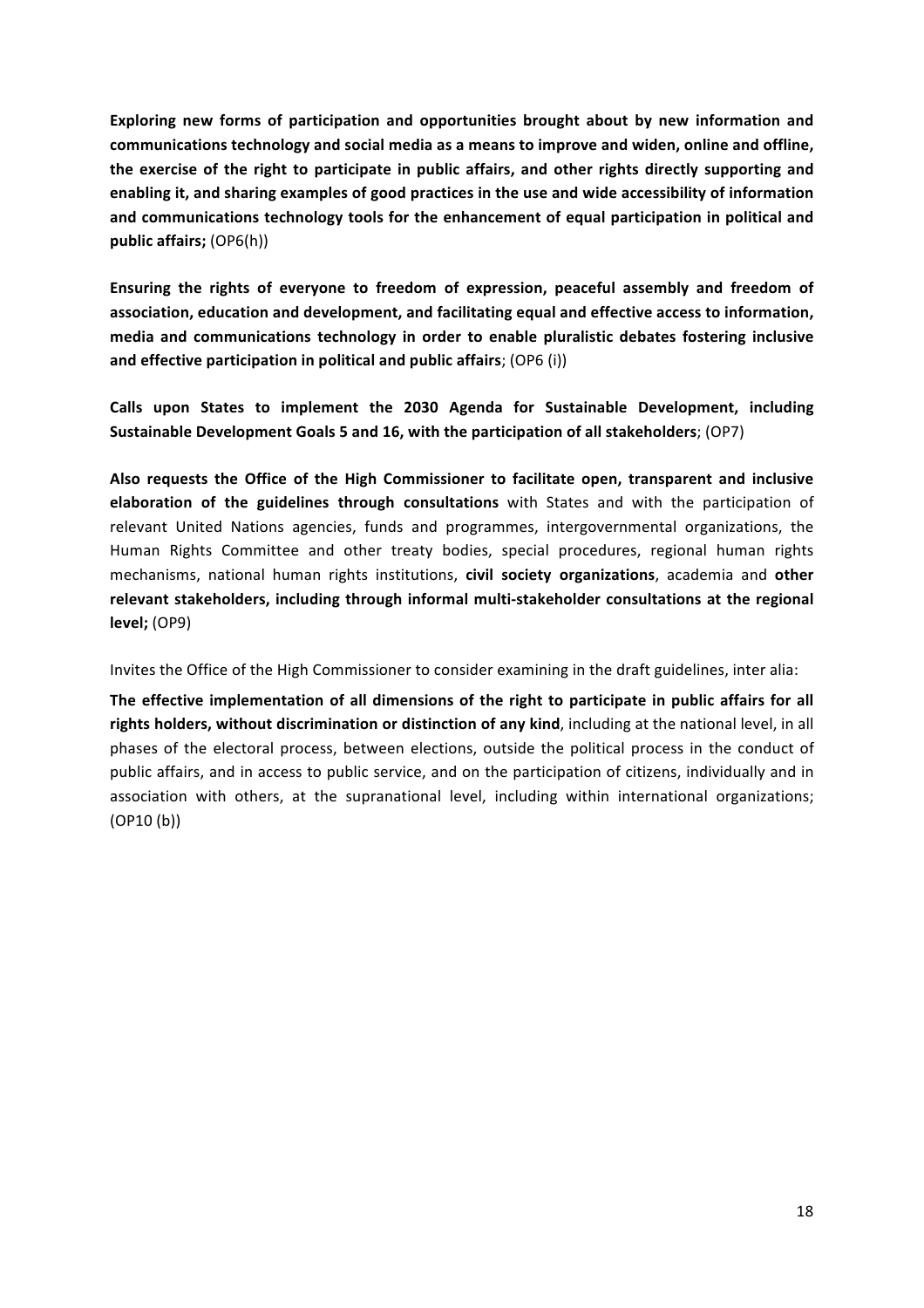### **11.** Resolution 33/23 - The human rights situation in the Syrian Arab Republic

#### *Abstract*

The resolution expresses its deep concern at the serious, continued violations of the cessation of hostilities in the Syrian Arab Republic, demands that all parties to the cessation of hostilities in the Syrian Arab Republic redouble their efforts to fulfil their commitments, and urges all Member States, especially the members of the International Syria Support Group, to use their influence with the parties to the cessation of hostilities to ensure fulfilment of those commitments, and to support efforts to create conditions for a durable and lasting ceasefire, which is essential to achieving a political solution to the conflict in the Syrian Arab Republic and to bringing to an end the systematic, widespread and gross violations and abuses of human rights and violations of humanitarian law.

#### *Extracts*

Condemns all violations and abuses of international human rights law and all violations of **international humanitarian law**, including against women and children, and persons with **disabilities**, and urges all parties to the conflict not to commit indiscriminate attacks against the civilian population and civilian objects, including against medical facilities, personnel and transport and schools as such, to comply with their obligations under international humanitarian law and to respect international human rights law; (OP10)

#### **12. Resolution 33/25 - Expert Mechanism on the Rights of Indigenous Peoples**

#### *Abstract*

The resolution amends the mandate of the Expert Mechanism on the Rights of Indigenous Peoples, which shall provide the Human Rights Council with expertise and advice on the rights of indigenous peoples as set out in the United Nations Declaration on the Rights of Indigenous Peoples, and assist Member States upon request, to achieve the ends of the Declaration through the promotion, protection and fulfilment of the rights of indigenous peoples.

#### *Extracts*

Also decides that the annual meeting of the Expert Mechanism shall be open to the participation, as observers, of States, United Nations mechanisms, bodies and specialized agencies, funds and programmes, intergovernmental organizations, regional organizations and mechanisms in the field of human rights, national human rights institutions and other relevant national bodies, academics and experts on indigenous issues, and non-governmental organizations in consultative status with the Economic and Social Council; the meeting shall also be accessible to indigenous persons with disabilities and open to indigenous peoples' organizations and non-governmental organizations whose aims and purposes are in conformity with the spirit, purposes and principles of the Charter of the United Nations, based on arrangements, including Economic and Social Council resolution 1996/31 of 25 July 1996, through an open and transparent accreditation procedure in accordance with the rules of procedure of the Human Rights Council, which will provide for timely information on participation and consultation with the States concerned; (OP13)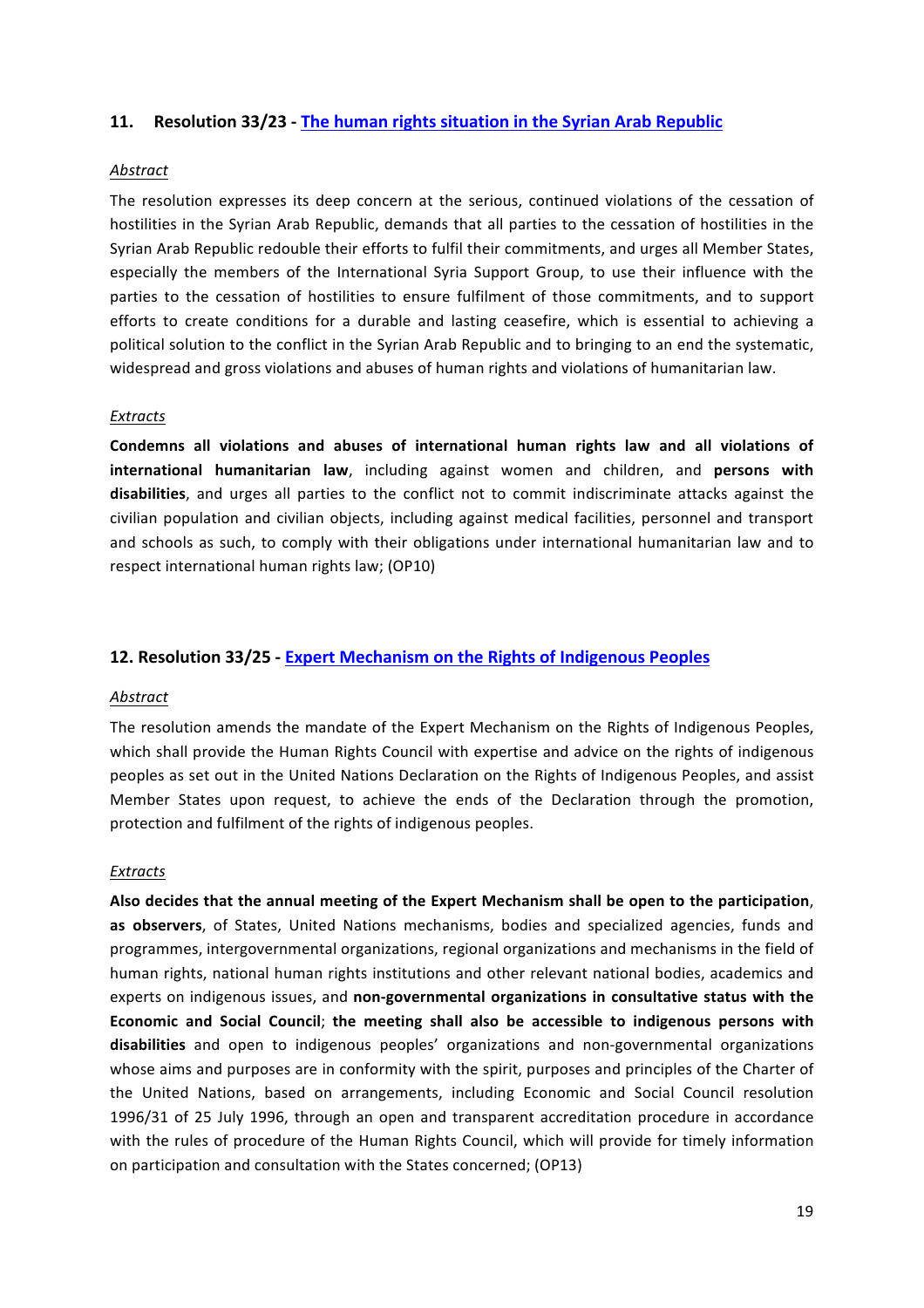## **13.** Resolution 33/26 - Technical assistance and capacity-building to improve human **rights in the Sudan**

#### *Extracts*

Encourages the process of conducting a comprehensive, national dialogue in the Sudan with a view to achieving sustainable peace, and encourages all Sudanese stakeholders to ensure an **environment conducive to an inclusive, transparent and credible dialogue**; (OP4)

Notes the observation by the Independent Expert that despite some progress, the relevant parties have yet to implement many of the recommendations made in his report to the Human Rights Council at its thirtieth session, which included the following: for the Government of the Sudan to continue deepening its efforts to combat impunity, to prevent the unlawful interference of **government** in the activities of civil society, for the Government to provide to the National Commission for Human Rights additional financial resources necessary to fulfil its mandate, to continue its efforts in the national dialogue to realize an inclusive, transparent process, and to **work** with all partners to facilitate humanitarian assistance; for the international community to enhance its technical cooperation with and assistance to the Government, to pursue efforts to support national dialogue, to continue to work closely with civil society stakeholders, and to **provide** internally displaced persons with humanitarian assistance; and for opposition armed movements in the Sudan to take concrete action towards implementing the recommendations by previous mandate holders, in particular with regard to respect for human rights and international humanitarian law; (OP7)

Encourages the commitment of the Government of the Sudan to comprehensive national legal reform initiatives to guarantee further full compliance of the State with its constitutional and **international human rights obligations**, such as provisions of the Criminal Act, of 1991, including those which redefine the offence of rape and dissociate it from adultery, and those which introduce the offence of sexual harassment; the promulgation and implementation of the Act on Combating Human Trafficking and the Smuggling of Persons, the Anti-Corruption Act, and **the Act on the Rights** of Persons with Disabilities; and the revision of the Press Act, the Community Protection Law at the state level, and the National Security Act; (OP20)

# **14.** Resolution 33/27 - Technical assistance and capacity-building in the field of human **rights in the Central African Republic**

#### *Extracts*

Remains deeply concerned by the conditions of displaced persons and refugees, and encourages the international community to support the national authorities and host countries to **ensure** appropriate protection and support for victims of violence, in particular women, children and **persons with disabilities;** (OP17)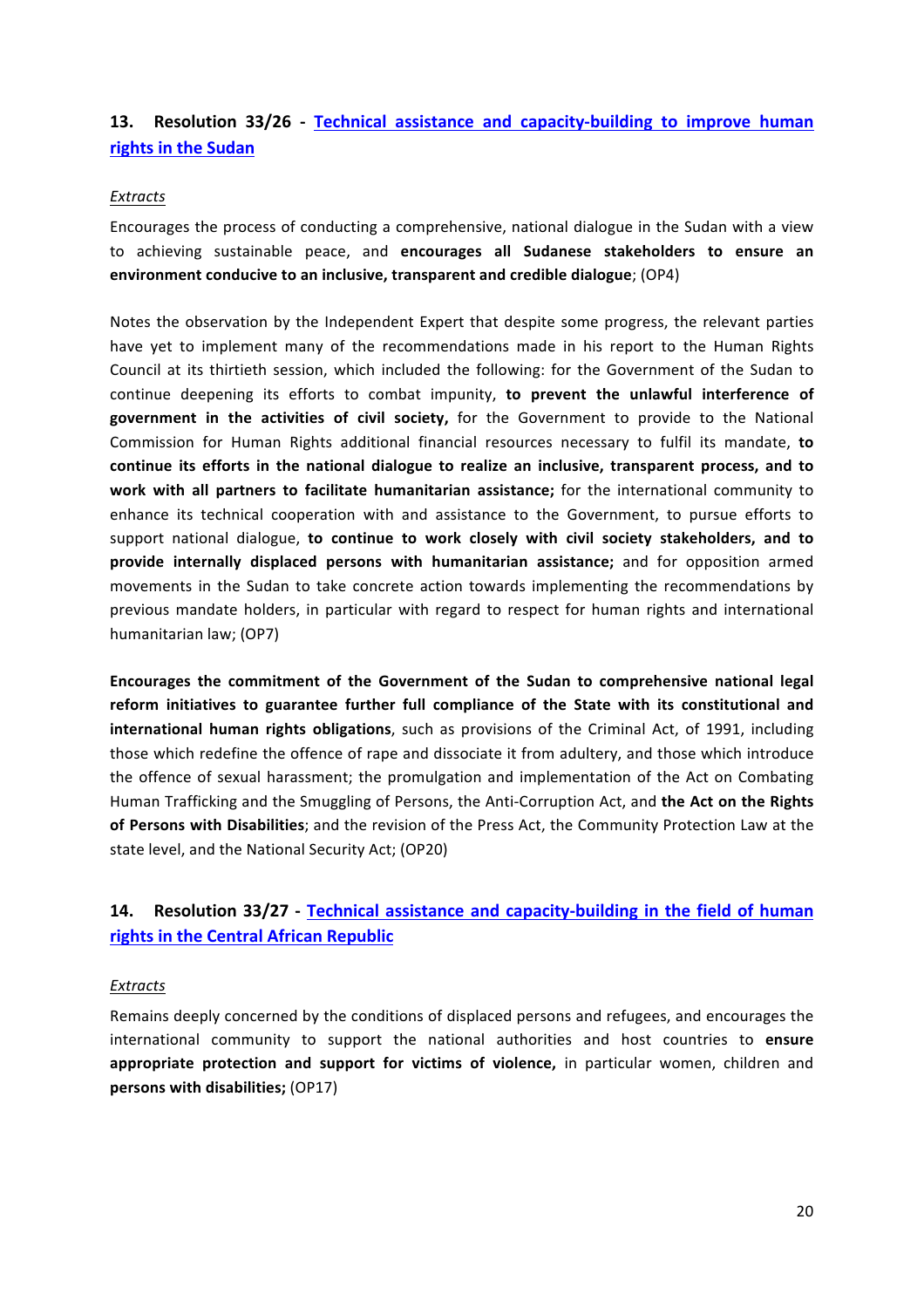## **15.** Resolution 33/28 - Enhancement of technical cooperation and capacity-building in **the field of human rights**

### *Abstract*

The resolution recognizes that the enhancement of international cooperation is essential for the effective promotion and protection of human rights, which should be based on the principles of cooperation and genuine dialogue and aimed at strengthening the capacity of States to prevent human rights violations and comply with their human rights obligations for the benefit of all human beings. Further, the resolution acknowledges the role and impact of the activities of the relevant agencies of the United Nations and international and regional organizations, and the contribution of civil society organizations in providing States with technical support and assistance on the basis of the needs and requests of States concerned in the implementation of their human rights obligations and their voluntary pledges and commitments, including accepted universal periodic review recommendations. The resolution decides in accordance with paragraphs 3 and 4 of its resolution 18/18 of 29 September 2011, that the theme for the annual thematic panel discussion under agenda item 10 to be held during its thirty-fifth session will be "A decade of technical cooperation and capacity-building in the Human Rights Council: challenges and the way forward".

#### *Extracts*

Guided by the purposes and principles of the Charter of the United Nations, particularly with regard to achieving international cooperation in promoting and encouraging respect for human rights and for fundamental freedoms for all, without distinction of any kind, such as race, colour, sex, language, religion, political or other opinion, national or social origin, property, birth or other status, (PP1)

Recognizing that the **enhancement of international cooperation** is essential for the effective promotion and protection of human rights, which should be based on the principles of cooperation and genuine dialogue and aimed at strengthening the capacity of States to prevent human rights **violations and comply with their human rights obligations for the benefit of all human beings** (PP3)

Encourages States, relevant international organizations, intergovernmental bodies and civil society, including non-governmental organizations, to reflect on the achievements made and obstacles faced in their past efforts pertaining to technical cooperation and capacity-building in the field of human rights, and to deepen their dialogue and collaboration with a view to bolstering **efforts to promote the enjoyment of human rights by all;** (OP2)

Reiterates that the discussion to promote technical cooperation and capacitybuilding in the Human Rights Council should continue to be based on consultations with and the consent of the States concerned, and should take into account their needs, as well as the fact that all human rights are universal, indivisible, interdependent and interrelated and aim to make a concrete impact on the **ground;** (OP3)

Reaffirms that technical cooperation should remain an inclusive exercise that engages and involves **all national stakeholders,** including government agencies and civil societies; (OP5)